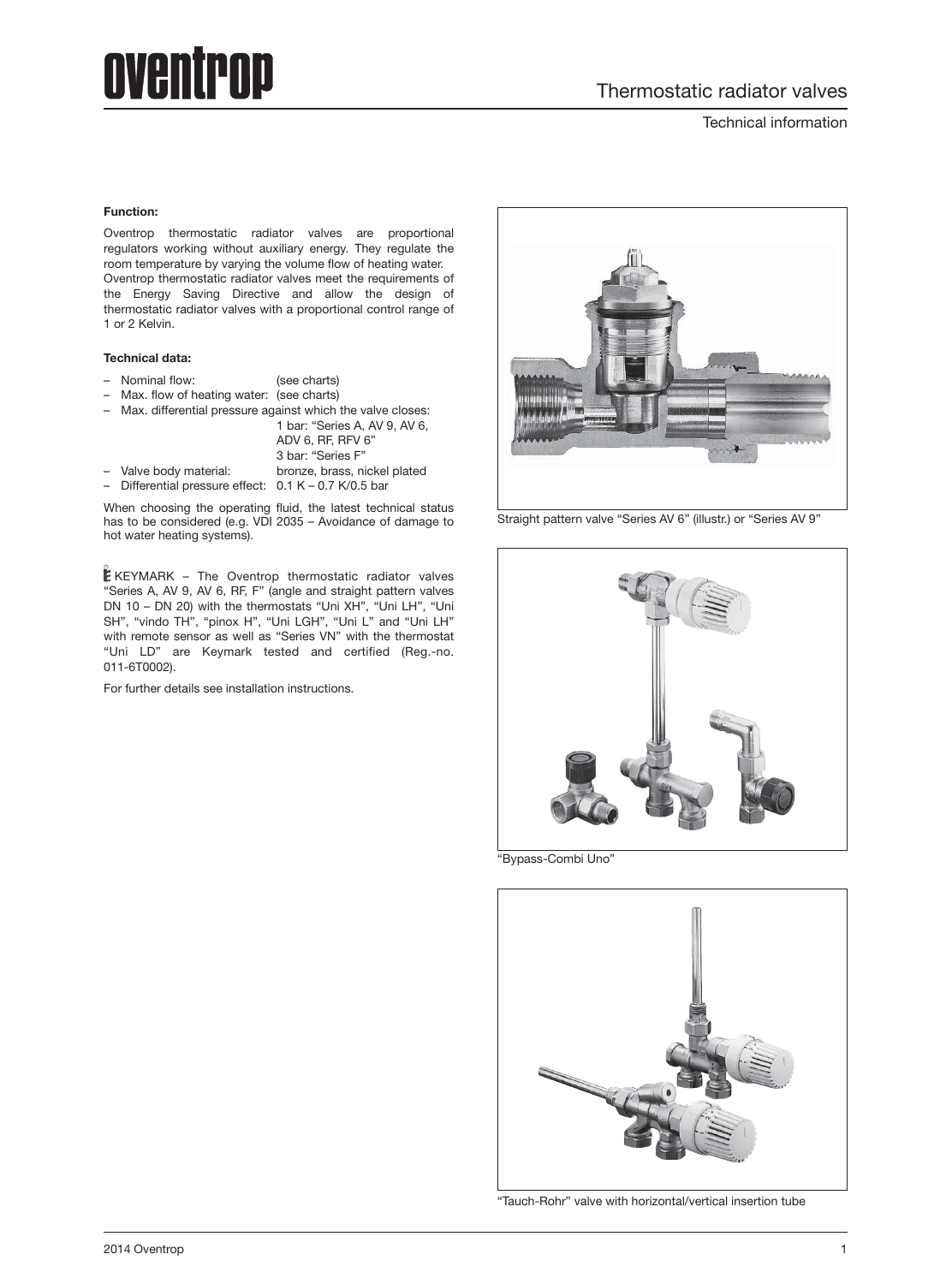DN 10 Reversed angle 1183963 DN 15 Reversed angle 1183964 DN 20 Reversed angle 1183966

DN 10 Double angle left 1183460<br>
DN 10 Double angle right 1183461 DN 10 Double angle right 1183461 DN 15 Double angle left 1183462 DN 15 Double angle right 1183463

for reversed supply and return pipe (rattling noises) DN 10<br>DN 15 1183792

**Straight pattern valve for the return pipe** for reversed supply and return pipe (rattling noises) DN 10 1183891<br>DN 15 1183892

**Angle pattern valve with press connection** For the direct connection of copper pipes according to DIN EN 1057/DVGW GW 392, stainless steel pipes according to DIN EN 10088/DVGW GW 541 and thin walled C-steel pipe according to DIN EN 10305. Pressing must be carried out to tighten the connection. Only use press jaws with the original contours SANHA (SA), Geberit-Mapress (MM) or Viega (Profipress) in corresponding size. Processing must be carried out according to the installation

DN 15  $\varnothing$  15 mm Angle 1183774 **Straight pattern valve with press connection** DN 15 Ø 15 mm Straight 1183874

**Reversed angle pattern valve** especially for panel radiators

**Double angle pattern valve**

**Reversed angle pattern valve**

#### **Tender specification**

#### **Oventrop thermostatic radiator valve**

**"Series AV 9"**

With infinitely adjustable presetting visible from outside to adapt the volume flows to the required heat demand without replacing the valve insert.

Operating temperature  $t_s$ : 2 °C up to 120 °C (for short periods up to 130 °C) Max. operating pressure p<sub>s</sub>: 10 bar

Recommended differential pressure range: 30 up to 200 mbar

Max. differential pressure: 1 bar

Body nickel plated, stem made of stainless steel with double O-ring seal.

Connection thread M 30 x 1.5

Connection for threaded and copper pipes or composition pipe "Copipe".

Complete valve insert replaceable during operation by using the special tool "Demo-Bloc".

DN 15 Angle<br>DN 20 Angle

DN 25 Angle

DN 25 Straight

**Angle pattern valve**

**Straight pattern valve**

**Reversed angle pattern valve** especially for panel radiators

**Double angle pattern valve**

DN 10 Angle 1183703

DN 10 Straight 1183803<br>DN 15 Straight 1183804 EN 15 Straight<br>
DN 15 Straight<br>
DN 20 Straight<br>
1183806<br>
1183806 DN 20 Straight 1183806<br>
DN 25 Straight 1183806

DN 10 Reversed angle<br>
DN 15 Reversed angle<br>
1183904 DN 15 Reversed angle 1183904 DN 20 Reversed angle 1183906

DN 10 Double angle left 1183470<br>DN 10 Double angle right 1183471 DN 10 Double angle right 1183471 DN 15 Double angle left 1183472 DN 15 Double angle right 1183473

**Angle pattern valve with press connection** For the direct connection of copper pipes according to DIN EN 1057/DVGW GW 392, stainless steel pipes according to DIN EN 10088/DVGW GW 541 and thin walled C-steel pipe according to DIN EN 10305. Pressing must be carried out to tighten the connection. Only use press jaws with the original contours SANHA (SA), Geberit-Mapress (MM) or Viega (Profipress) in corresponding size. Processing must be carried out according to the installation

DN 15 Ø 15 mm Angle 1183775 **Straight pattern valve with press connection** DN 15 Ø 15 mm Straight 1183875

1183704<br>1183706<br>1183708













**Presetting key** for all valves of the "Series AV 9" 1183962

#### **Oventrop thermostatic radiator valve**

**"Series AV 6"**

Limiting and presetting to adapt the volume flows to the required heat demand without replacing the valve insert.

instructions.

Operating temperature ts: 2 °C up to 120 °C (for short periods up to 130 °C)

Max. operating pressure  $p_s$ : 10 bar

Recommended differential pressure range: 30 up to 200 mbar

Max. differential pressure: 1 bar

 $\int$ 

Body nickel plated, stem made of stainless steel with double O-ring seal. Connection thread M 30 x 1.5

Complete valve insert replaceable during operation by using the special tool "Demo-Bloc".

| Angle pattern valve |         |
|---------------------|---------|
| DN 10 Angle         | 1183763 |
| DN 15 Angle         | 1183764 |
| DN 20 Angle         | 1183766 |
| DN 25 Angle         | 1183768 |

#### **Straight pattern valve**

| DN 10 Straight | 1183863 |
|----------------|---------|
| DN 15 Straight | 1183864 |
| DN 20 Straight | 1183866 |
| DN 25 Straight | 1183868 |
|                |         |













**Oventrop thermostatic radiator valve**

#### **"Series AV 6"**

with G  $\frac{3}{4}$  male threaded pipe connection and R  $\frac{1}{2}$  male threaded radiator connection

instructions.



**Angle pattern valve** DN 15 Angle 1183797



1183792

15 16 20 21



**Straight pattern valve** DN 15 Straight 1183897



**Reversed angle pattern valve** DN 15 Reversed angle 1183992



**Double angle pattern valve** DN 15 Double angle left 1183496<br>DN 15 Double angle right 1183497 DN 15 Double angle rent<br>DN 15 Double angle right

#### **Presetting key**

for all valves of the "Series AV 6", ADV 6" and "RFV 6" 1183961 for all valves of the "Series AV 9" 1183962





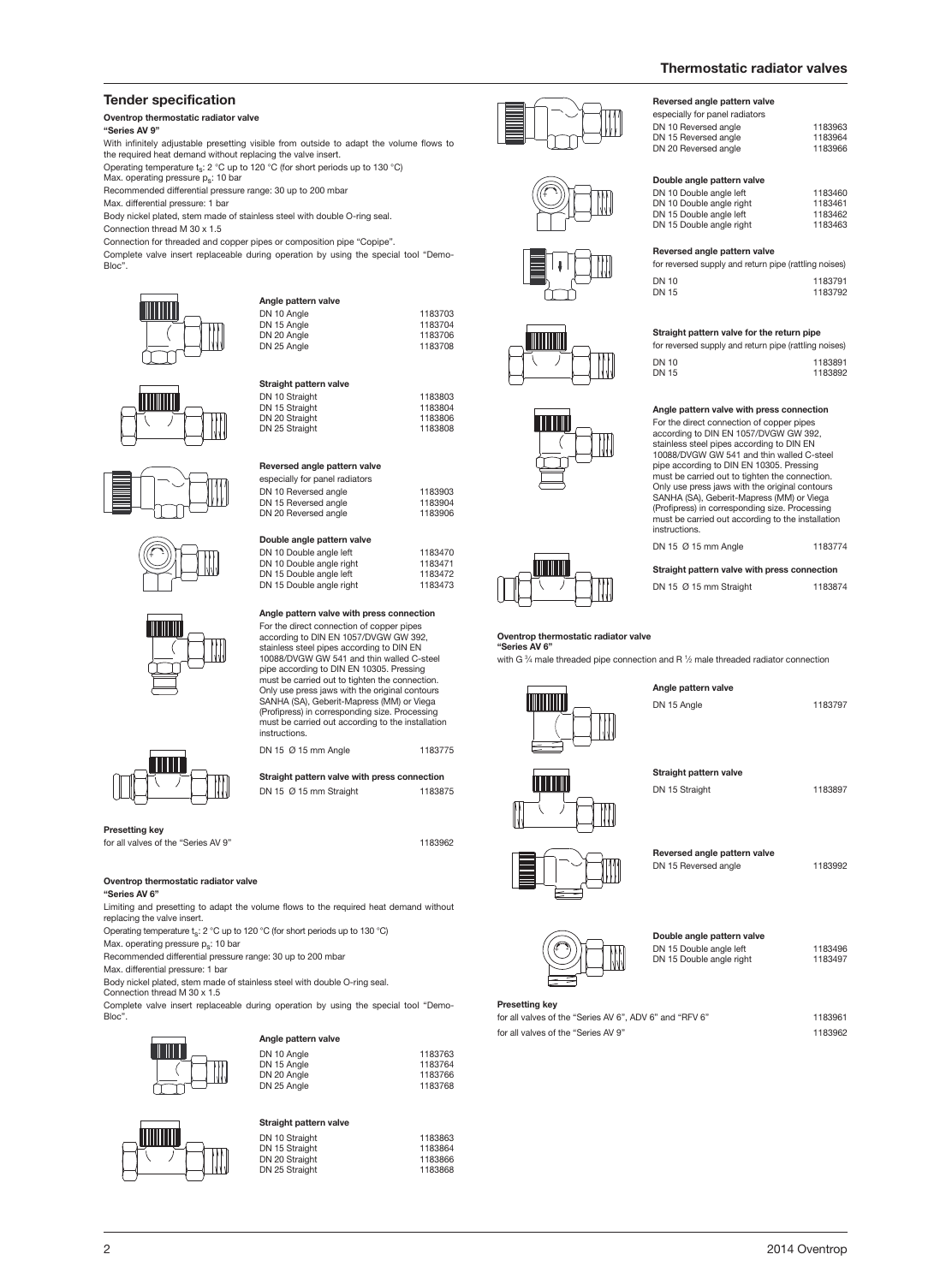#### **Oventrop thermostatic radiator valves "Series A"**

### $(k_v$  and  $k_{vs}$  values as old "Series AZ")

Operating temperature  $t_s$ : 2 °C up to 120 °C (for short periods up to 130 °C)

Max. operating pressure p<sub>s</sub>: 10 bar

Recommended differential pressure range: 30 up to 200 mbar

Max. differential pressure: 1 bar

Body nickel plated, stem made of stainless steel.

Connection thread M 30 x 1.5

Connection for threaded and copper pipes or composition pipe "Copipe". Complete valve insert replaceable during operation by using the special tool "Demo-Bloc".

**Angle pattern valve**

**Straight pattern valve**

DN 10 Angle (k<sub>v</sub> 1.00) 1181003<br>DN 15 Angle (k<sub>v</sub> 1.10) 1181004<br>DN 25 Angle (k<sub>v</sub> 1.10) 1181006<br>DN 32 Angle (k<sub>v</sub> 1.10) 1181008<br>DN 32 Angle (k<sub>v</sub> 1.10) 1181010

DN 10 Straight (kv 1.00) 1181103 DN 15 Straight (kv 1.05) 1181104 DN 20 Straight (kv 1.10) 1181106 DN 25 Straight (kv 1.10) 1181108 DN 32 Straight (k<sub>v</sub> 1.10) 1181110

DN 10 Reversed angle (k<sub>v</sub> 1.00) 1181203<br>DN 15 Reversed angle (k<sub>v</sub> 1.05) 1181204<br>DN 20 Reversed angle (k<sub>v</sub> 1.10) 1181206









#### **Double angle pattern valve**

**Reversed angle pattern valve**  especially for flat radiators

| WJ | DN 10 Double angle left $(k_1, 1.00)$<br>DN 10 Double angle right $(k_v 1.00)$ | 1181390<br>1181391 |
|----|--------------------------------------------------------------------------------|--------------------|
|    | DN 15 Double angle left $(k_1, 1.05)$                                          | 1181392            |
|    | DN 15 Double angle right $(k_1, 1.05)$                                         | 1181393            |

#### **Oventrop thermostatic radiator valve**

**"Series A"**

 $(k_v \text{ and } k_{vs} \text{ values as old "Series AZ")$ with G % male threaded pipe connection and R 1⁄2 male threaded radiator connection



| Reversed angle pattern valve |  |
|------------------------------|--|

DN 15 Reversed angle  $(k<sub>V</sub> 1.05)$  1181292

## + -

| <b>DOUDIC ANGLE DATION AND</b>                                                          |                    |
|-----------------------------------------------------------------------------------------|--------------------|
| DN 15 Double angle left $(k_1, 1.05)$<br>DN 15 Double angle right (k <sub>y</sub> 1.05) | 1181396<br>1181397 |

**Double angle pattern valve**

### **Oventrop thermostatic radiator valve "Series RF", reduced dimensions**

Operating temperature  $t_s$ : 2 °C up to 120 °C (for short periods up to 130 °C)

Max. operating pressure p<sub>s</sub>: 10 bar

Recommended differential pressure range: 30 up to 200 mbar

Max. differential pressure: 1 bar

Body nickel plated, stem made of stainless steel with double O-ring seal.

Connection thread M 30 x 1.5

Connection for threaded and copper pipes or composition pipe "Copipe".

Complete valve insert replaceable during operation by using the special tool "Demo-Bloc".





| Straight pattern valve         |         |  |
|--------------------------------|---------|--|
| DN 10 Straight $(k_v 1.00)$    | 1184803 |  |
| DN 15 Straight ( $k_v$ , 1.05) | 1184804 |  |
| DN 20 Straight $(k_v 1.10)$    | 1184806 |  |

#### **Oventrop thermostatic radiator valve**

**"Series ADV 6"** With presetting to adapt the volume flows to the required heat demand.

The double function of this valve provokes and automatic closing of the valve to 5% of the nominal flow (frost protection) should the thermostat be removed or destroyed. Not suitable for use with electric actuators.

Operating temperature  $t_s$ : 2 °C up to 120 °C (for short periods up to 130 °C)

Max. operating pressure ps: 10 bar Recommended differential pressure range: 30 up to 200 mbar Max. differential pressure: 1 bar

Body nickel plated, stem made of stainless steel with double O-ring seal. Connection thread M 30 x 1.5

Connection for threaded and copper pipes or composition pipe "Copipe". Complete valve insert replaceable during operation by using the special tool "Demo-

Bloc".



| Angle pattern valve |         |
|---------------------|---------|
| DN 10 Angle         | 1188163 |
| DN 15 Angle         | 1188164 |
| DN 20 Angle         | 1188166 |
|                     |         |



**Presetting key**

for all valves of the "Series AV 6", "ADV 6" and "RFV 6" 1183961

**Oventrop thermostatic radiator valve**

**"Series RFV 6", reduced dimensions**

With presetting to adapt the volume flows to the required heat demand. Operating temperature t<sub>s</sub>: 2 °C up to 120 °C (for short periods up to 130 °C) Max. operating pressure  $p_s$ : 10 bar

Recommended differential pressure range: 30 up to 200 mbar

Max. differential pressure: 1 bar

Body nickel plated, stem made of stainless steel with double O-ring seal. Connection thread M 30 x 1.5

Connection for threaded and copper pipes or composition pipe "Copipe".

Complete valve insert replaceable during operation by using the special tool "Demo-Bloc".

#### **Angle pattern valve**



DN 10 Angle 1185063 DN 15 Angle 1185064 DN 20 Angle 1185066



| Straight pattern valve           |
|----------------------------------|
| DN 10 Straight<br>DN 15 Straight |
| DN 20 Straight                   |
|                                  |

DN 15 Straight 1185164 DN 20 Straight 1185166

1185163

**Presetting key**

for all valves of the "Series AV 6", "ADV 6" and "RFV 6" 1183961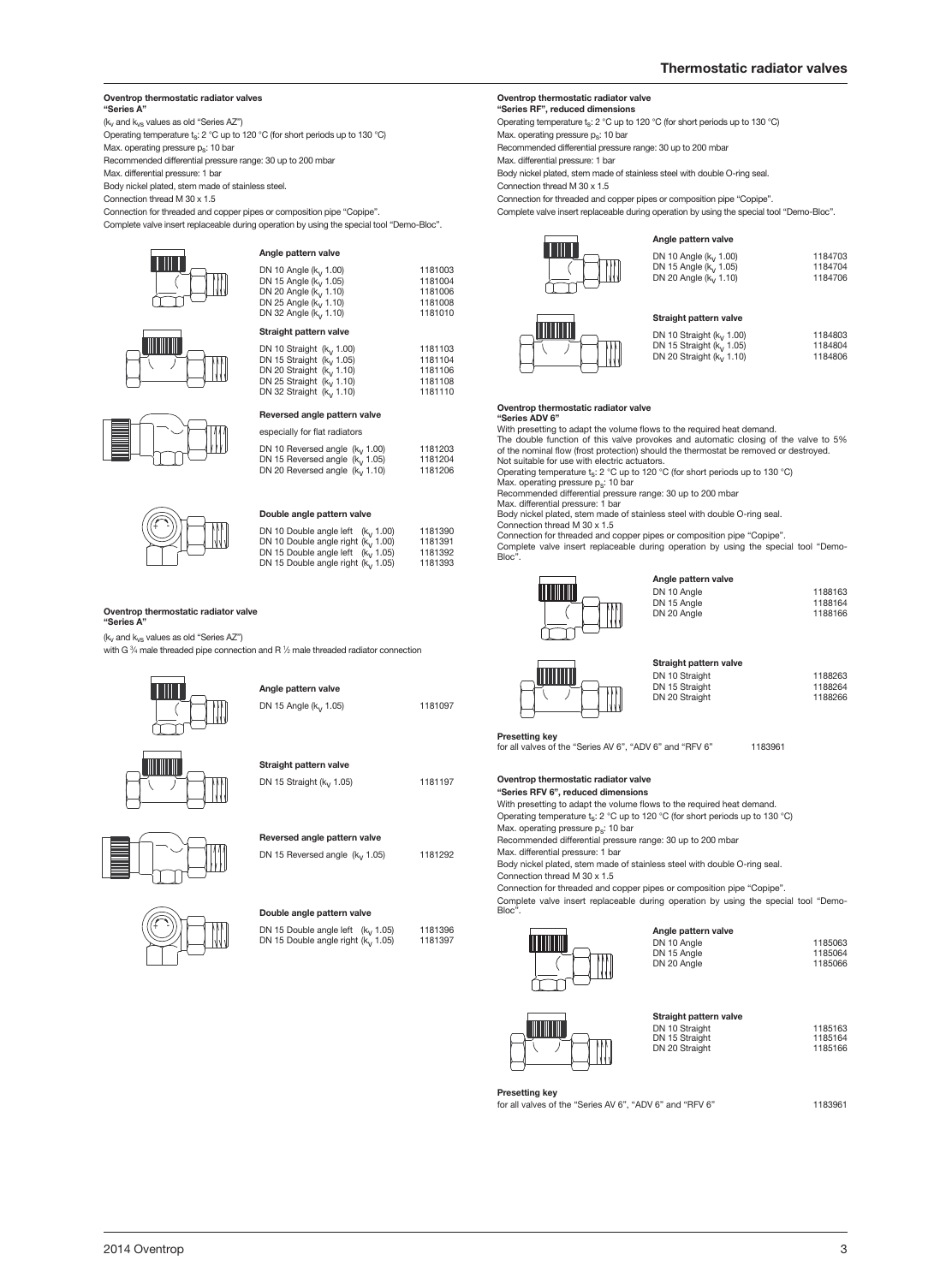| - 11                                                                                                          | Straight pattern valve                                                                                         |                               | ,,,,,,,,<br>$12 \, \text{mm}$<br>14 mm<br>$15 \, \text{mm}$<br>16 mm                                                                                                           |
|---------------------------------------------------------------------------------------------------------------|----------------------------------------------------------------------------------------------------------------|-------------------------------|--------------------------------------------------------------------------------------------------------------------------------------------------------------------------------|
|                                                                                                               | DN 10 Straight                                                                                                 | 1180703                       | 18 mm                                                                                                                                                                          |
|                                                                                                               | DN 15 Straight<br>DN 20 Straight                                                                               | 1180704<br>1180706            | "Ofix K" fo<br>4726, PE-><br>PB accord<br>to DIN 807                                                                                                                           |
|                                                                                                               | Reversed angle pattern valve<br>especially for panel radiators<br>DN 10 Reversed angle<br>DN 15 Reversed angle | 1180803<br>1180804            | male threa<br>DIN EN 16<br>$12 \times 1.1 \text{ m}$<br>$12 \times 2$ m<br>$14 \times 2$ m<br>$16 \times 1.5$ m<br>$16 \times 2$ m<br>$17 \times 2$<br>m<br>$18 \times 2$<br>m |
|                                                                                                               | Double angle pattern valve<br>Left hand side connection                                                        |                               | $20 \times 2$ m                                                                                                                                                                |
|                                                                                                               | <b>DN 10</b><br><b>DN 15</b>                                                                                   | 1181460<br>1181462            | Oventrop                                                                                                                                                                       |
|                                                                                                               |                                                                                                                |                               | special to                                                                                                                                                                     |
|                                                                                                               | Right hand side connection<br><b>DN 10</b><br><b>DN 15</b>                                                     | 1181461<br>1181463            | for replaci                                                                                                                                                                    |
|                                                                                                               | <b>Presetting key</b><br>for all valves of<br>the "Series F"                                                   | 1180791                       |                                                                                                                                                                                |
| <b>Conversion valve PN 20</b><br>for the replacement of<br>manual radiator valves                             | Pruss,<br>model 120, angle<br>dto., straight (length 80 mm)<br>dto., straight (length 70 mm)                   | 1180964<br>1180965<br>1180967 | Oventrop<br>with shut o<br>Operating<br>Max. opera<br>Body nick<br>Connectio<br>precision s<br>Distance b                                                                      |
| <b>Fittings for conversion valves</b>                                                                         |                                                                                                                |                               |                                                                                                                                                                                |
| Weldable nipple (steel)<br><b>DN 10</b><br><b>DN 15</b>                                                       |                                                                                                                | 1010989<br>1010990            | Oventrop                                                                                                                                                                       |
| Solder nipple (brass)<br>$12 \text{ mm}$<br>15 mm                                                             |                                                                                                                | 1010991<br>1010992            | infinitely a<br>Connectio<br>Distance b                                                                                                                                        |
| Screwed nipple (brass)<br>R 1/2 EN 10226-1 male thread                                                        |                                                                                                                | 1010993                       |                                                                                                                                                                                |
| Collar nut (brass)<br>G 1/8 female thread                                                                     |                                                                                                                | 1010994                       |                                                                                                                                                                                |
| Threaded tailpipe brass<br>G % male thread x 12 mm<br>G 1/8 male thread x 15 mm                               |                                                                                                                | 1010995<br>1010996            |                                                                                                                                                                                |
| Threaded tailpipe (weldable nipple - steel)<br>G % male thread x 15 mm<br>G $\frac{7}{8}$ male thread x 15 mm |                                                                                                                | 1010988<br>1010998            |                                                                                                                                                                                |
| Cap (brass)<br>G % female thread<br>G % female thread                                                         |                                                                                                                | 1010999<br>1010997            | $\overline{\mathbb{A}}$                                                                                                                                                        |

**Oventrop thermostatic radiator valve**

Max. operating pressure p<sub>s</sub>: 16 bar

Max. differential pressure: 3 bar

Connection thread M 30 x 1.5

Flow rates limited to a max. P-deviation of 2 K.

↑m

With hidden infinitely adjustable fine presetting without replacing the valve insert. Operating temperature ts: 2 °C up to 120 °C (for short periods up to 140 °C)

Recommended differential pressure range: 30 up to 200 mbar

Body nickel plated, stem made of stainless steel with double O-ring seal.

Connection for threaded and copper pipes or composition pipe "Copipe".

Complete valve insert replaceable during operation by using the special tool "Demo-

DN 20 Angle

**Angle pattern valve**

DN 10 Angle<br>
DN 15 Angle<br>
1180604 DN 15 Angle 1180604

**"Series F"**

Bloc".

| <b>Compression fittings</b> |                                                                                                                                                                                                                                                                                                                                                                                                       |
|-----------------------------|-------------------------------------------------------------------------------------------------------------------------------------------------------------------------------------------------------------------------------------------------------------------------------------------------------------------------------------------------------------------------------------------------------|
|                             |                                                                                                                                                                                                                                                                                                                                                                                                       |
|                             |                                                                                                                                                                                                                                                                                                                                                                                                       |
|                             |                                                                                                                                                                                                                                                                                                                                                                                                       |
|                             |                                                                                                                                                                                                                                                                                                                                                                                                       |
|                             | 1027151                                                                                                                                                                                                                                                                                                                                                                                               |
|                             |                                                                                                                                                                                                                                                                                                                                                                                                       |
|                             | 1027152                                                                                                                                                                                                                                                                                                                                                                                               |
|                             | 1028152                                                                                                                                                                                                                                                                                                                                                                                               |
|                             | 1028153                                                                                                                                                                                                                                                                                                                                                                                               |
| G $\frac{1}{2}$ x 14 mm     | 1028154                                                                                                                                                                                                                                                                                                                                                                                               |
| G 1/2 x 15 mm               | 1028155                                                                                                                                                                                                                                                                                                                                                                                               |
| G $\frac{1}{2}$ x 16 mm     | 1028165                                                                                                                                                                                                                                                                                                                                                                                               |
| $G\frac{3}{4}$ x 18 mm      | 1027157                                                                                                                                                                                                                                                                                                                                                                                               |
| G $\frac{3}{4}$ x 22 mm     | 1027158                                                                                                                                                                                                                                                                                                                                                                                               |
|                             |                                                                                                                                                                                                                                                                                                                                                                                                       |
|                             |                                                                                                                                                                                                                                                                                                                                                                                                       |
|                             |                                                                                                                                                                                                                                                                                                                                                                                                       |
|                             |                                                                                                                                                                                                                                                                                                                                                                                                       |
|                             |                                                                                                                                                                                                                                                                                                                                                                                                       |
| $10 \text{ mm}$             | 1027472                                                                                                                                                                                                                                                                                                                                                                                               |
| $12 \text{ mm}$             | 1027473                                                                                                                                                                                                                                                                                                                                                                                               |
| $14 \text{ mm}$             | 1027474                                                                                                                                                                                                                                                                                                                                                                                               |
| $15 \text{ mm}$             | 1027475                                                                                                                                                                                                                                                                                                                                                                                               |
| $16 \text{ mm}$             | 1027476                                                                                                                                                                                                                                                                                                                                                                                               |
| 18 mm                       | 1027477                                                                                                                                                                                                                                                                                                                                                                                               |
|                             | "Ofix CEP" for copper pipes according<br>to DIN EN 1057, compression nut nickel<br>plated (for female threaded connection<br>Rp %, ½, ½)<br>$G3$ x 10 mm<br>$G \frac{3}{8}$ x 12 mm<br>G $\frac{1}{2}$ x 10 mm<br>G 1/2 x 12 mm<br>"Ofix CEP" for copper pipes according<br>to DIN EN 1057, collar nut nickel plated<br>(for male threaded connection G %<br>according to DIN EN 16313 (cone "Euro")) |

or plastic pipes according to DIN 4726, PE-X according to DIN 16892/16893, PB according to DIN 16968, PP according to DIN 8078 A1, collar nut nickel plated (for male threaded connection G % according to 6313 (cone "Euro")) bo 15 (corie Euro *))*<br>nm 1027768

| $12 \times 2$ mm   | 1027752 |
|--------------------|---------|
| $14 \times 2$ mm   | 1027755 |
| $16 \times 1.5$ mm | 1027767 |
| $16 \times 2$ mm   | 1027757 |
| $17 \times 2$ mm   | 1027759 |
| $18 \times 2$ mm   | 1027761 |
| $20 \times 2$ mm   | 1027763 |
|                    |         |

"Cofit S" for composition pipe "Copipe", compression nut made of nickel plated "Ofix CEP" for copper pipes according to DIN EN 1057, precision steel pipes according to DIN EN 10305-1/2 and stainless steel pipes, collar nut nickel plated, with double compression ring function, one-piece pre-assembled, soft sealing, max. 95 °C (for male<br>threaded connection G % according to DIN EN 16313 (cone "Euro")) 10 mm<br>10 mm 1027440<br>12 mm 1027441 12 mm<br>12 mm<br>14 mm<br>1027442 1027442<br>1027443  $15 \text{ mm}$ <br> $16 \text{ mm}$ 16 mm<br>16 mm<br>1027444<br>18 mm 10 27445

brass (for female threaded connection Rp<sup>1</sup>/2) 14 x 2 mm<br>16 x 2 mm<br>1507355  $16 \times 2$  mm "Cofit S" for composition pipe "Copipe", collar nut nickel plated (for male threaded connection G <sup>3</sup> ⁄4 according to DIN EN 16313 (cone "Euro"))

| 1001010000000101 |         |
|------------------|---------|
| $14 \times 2$ mm | 1507954 |
| $16 \times 2$ mm | 1507955 |
| $18 \times 2$ mm | 1507958 |
| 20 x 2.5 mm      | 1507960 |
|                  |         |

#### **Reinforcing sleeves**

| For the additional stabilisation of soft<br>pipes with a wall thickness of 1 mm. |         |
|----------------------------------------------------------------------------------|---------|
|                                                                                  |         |
| $10 \times 1$ mm                                                                 | 1029651 |
| $12 \times 1$ mm                                                                 | 1029652 |
| $14 \times 1$ mm                                                                 | 1029653 |
| $15 \times 1$ mm                                                                 | 1029654 |
| $16 \times 1$ mm                                                                 | 1029655 |
| $18 \times 1$ mm                                                                 | 1029656 |
| $22 \times 1$ mm                                                                 | 1029657 |
|                                                                                  |         |

#### **special tool "Demo-Bloc"**

na thermostatic radiator valve inserts without draining the system



| e for all       |         |
|-----------------|---------|
| static radiator |         |
| eries           | 1188051 |
| ıg head         | 1188400 |

#### **Oventrop two pipe connection piece "Duo"**

off, for simplified installation of two pipe heating systems. temperature  $t_s$ : 2 °C up to 120 °C (for short periods up to 130 °C)  $m_{\rm F}$  at  $m_{\rm s}$ .  $m_{\rm s}$ . 10 bar

el plated.

Connection G 3 ⁄4 male thread according to DIN EN 16313 (cone "Euro") for copper pipes, steel pipes, plastic pipes and composition pipe "Copipe". Distance between pipe centres: 50 mm

Suitabl

DN 15 G <sup>3/4</sup> M



⁄4 M 1013361

two pipe connection piece "Duo" without shut off or with shut off and **infinitely adjustable presetting**

Connection for copper and plastic pipes. Distance between pipe centres: 35 mm



 without shut off DN 15 M 24 x 1.5 M 1182551





thermo valve se Cleaning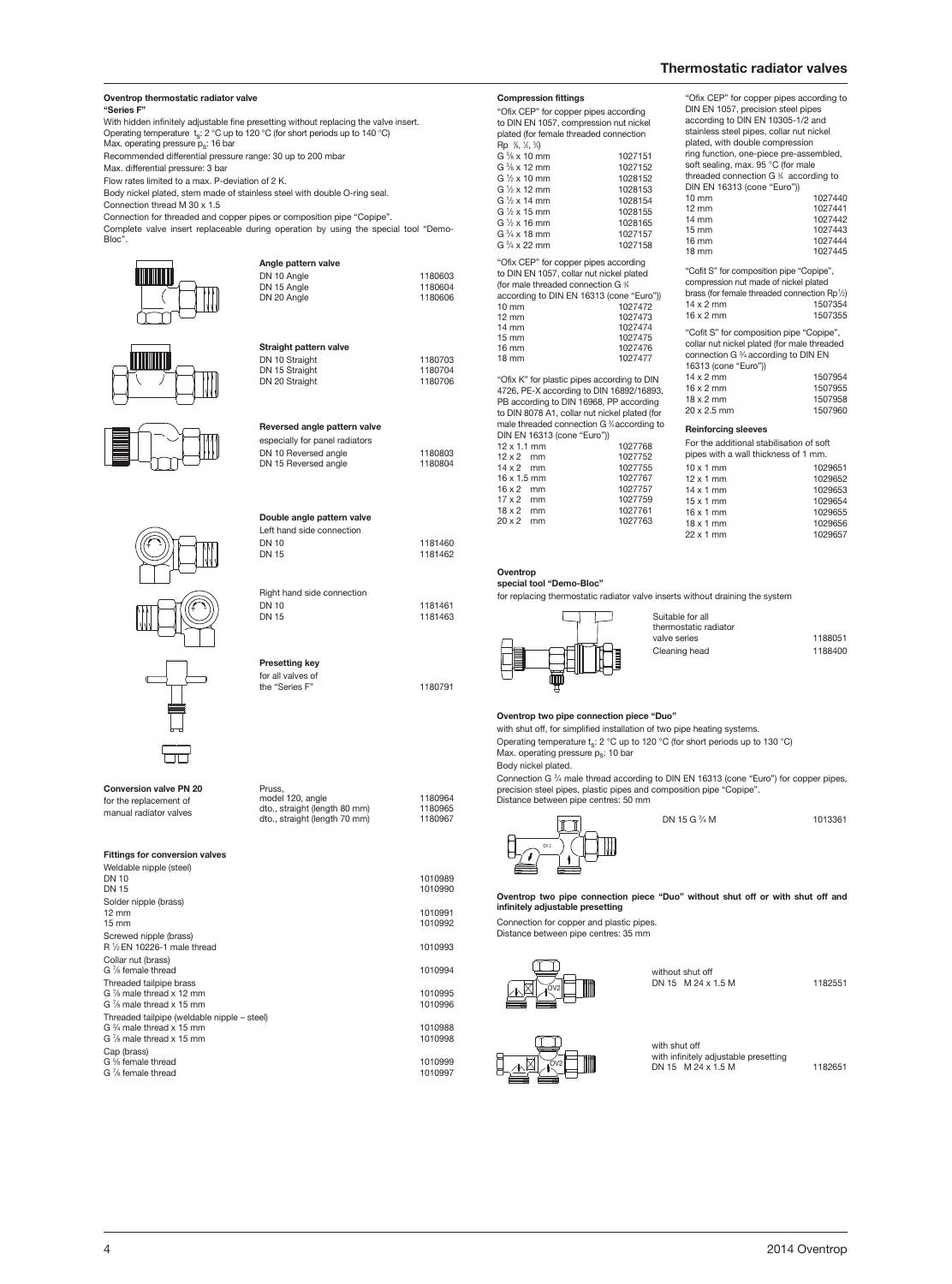**Reversed** 

**Dou**<br>DN 1

**Strai with**<br>DN<sub>1</sub>

**Connection** 

#### **Set of compression fittings**

"Ofix CEP" 2-fold for connecting pipe, metal to metal sealing, collar nut nickel plated, metal to metal sealing (for female threaded connection Rp <sup>1</sup> ⁄2)

15 mm 1016853

"Ofix CEP" 2-fold for copper pipes according to DIN EN 1057, collar nut nickel plated, metal to metal sealing (for male threaded connection G <sup>3</sup> ⁄4 according to DIN EN 16313 (cone "Euro"))

| $10 \text{ mm}$ | 1016860 |
|-----------------|---------|
| $12 \text{ mm}$ | 1016861 |
| $14 \text{ mm}$ | 1016862 |
| $15 \text{ mm}$ | 1016863 |
| $16 \text{ mm}$ | 1016864 |
| 18 mm           | 1016865 |

"Ofix CEP" 2-fold for copper pipes according to DIN EN 1057, precision steel pipes according to DIN EN 10305-1/2 and stainless steel pipes, collar nut nickel plated, with double compression ring function, one-piece pre-assembled, soft sealing, max. 95 °C (for male threaded connection G <sup>3</sup> ⁄4 according to DIN EN 16313 (cone "Euro"))

| $10 \text{ mm}$   | 1016840 |
|-------------------|---------|
| $12 \text{ mm}$   | 1016841 |
| $14 \text{ mm}$   | 1016842 |
| $15 \, \text{mm}$ | 1016843 |
| $16 \text{ mm}$   | 1016844 |
| $18 \text{ mm}$   | 1016845 |
|                   |         |

"Ofix K" 2-fold for plastic pipes according to DIN 4726, PE-X according to DIN 16892/ 16893, PB according to DIN 16968, PP according to DIN 8078 A1, collar nut nickel plated, metal to metal sealing plus O-ring (for male threaded connection G  $\mathrm{\%}$  according to DIN EN 16313 (cone "Euro")

| $12 \times 1.1$ mm | 1016883 |
|--------------------|---------|
| $12 \times 2.0$ mm | 1016870 |
| $14 \times 2.0$ mm | 1016873 |
| $15 \times 2.5$ mm | 1016885 |
| $16 \times 1.5$ mm | 1016882 |
| $16 \times 2.0$ mm | 1016874 |
| $17 \times 2.0$ mm | 1016876 |
| $18 \times 2.0$ mm | 1016877 |
| $20 \times 2.0$ mm | 1016879 |

"Cofit S" 2-fold universal application for composition pipe and, provided similar preparation is used, for plastic pipes (PE-X), collar nut nickel plated, metal to metal sealing plus O-ring (for male threaded connection G <sup>3</sup> ⁄<sup>4</sup> according to DIN EN 16313 (cone "Euro")) 14 x 2.0 mm 1507934

| $14 \times 2.0$ mm | 1507934 |
|--------------------|---------|
| $16 \times 2.0$ mm | 1507935 |
| $17 \times 2.0$ mm | 1507937 |
| $18 \times 2.0$ mm | 1507938 |
| $20 \times 2.0$ mm | 1507939 |
| $20 \times 2.5$ mm | 1507940 |

"Ofix CEP" 2-fold for copper pipes according to DIN EN 1057, collar nut nickel plated, metal to metal sealing (for male threaded connection M 24 x 1.5)

15 mm 1016813

"Ofix K" 2-fold for plastic pipes, collar nut nickel plated, metal to metal sealing plus O-ring (for male threaded connection M 24 x 1.5

| $14 \times 2.0$ mm | 1016823 |
|--------------------|---------|
| $16 \times 2.0$ mm | 1016824 |

"Cofit S" 2-fold universal application for composition pipe and, provided similar preparation is used, for plastic pipes (PE-X), collar nut nickel plated, metal to metal sealing plus O-ring (for male threaded connection M  $24 \times 1.5$ )

| $14 \times 2.0$ mm | 1507854 |
|--------------------|---------|
| $16 \times 2.0$ mm | 1507855 |

**Oventrop "Bypass-Combi Uno" one pipe**

**with infinitely adjustable bypass and shut off**

Operating temperature  $t_s$ : 2 °C up to 120 °C (for short periods up to 130 °C) Max. operating pressure p<sub>s</sub>: 10 bar

With upper and lower connection to the radiator consisting of:

Reversed angle pattern or double angle pattern valve, or straight pattern valve with pipe elbow, connecting pipe, one pipe connection piece and set of compression fittings. With infinite bypass adjustable during operation, for radiator isolation and with isolating fitting between distributor and radiator Body nickel plated.



OV1

OV1

| Reversed angle pattern valve<br>DN 15 Reversed angle                              | 1181204                       |
|-----------------------------------------------------------------------------------|-------------------------------|
| Double angle pattern valve<br>DN 15 Double angle left<br>DN 15 Double angle right | 1181392<br>1181393            |
| Straight pattern valve<br>with pipe elbow<br>DN 15 Straight                       | 1181304                       |
| <b>Connecting pipe</b><br>15 x 560 mm<br>15 x 1120 mm<br>15 x 2000 mm             | 1016951<br>1016953<br>1016954 |
|                                                                                   |                               |

**One pipe connection piece "Uno" with infinitely adjustable bypass and shut off with radiator isolating fitting** Distance between pipe centres: 50 mm

DN 15 G <sup>3/4</sup> M ⁄4 M 1013161

**One pipe connection piece "Uno" with infinitely adjustable bypass and shut off with brass fitting** Distance between pipe centres: 50 mm

DN 15 G 3/4 M ⁄4 M 1013162

### **One pipe connection piece "Uno" with infinitely adjustable bypass and shut off or with fixed bypass without shut off with brass fitting**

Distance between pipe centres: 35 mm with shut off and infinitely adjustable bypass DN 15 M 24 x 1.5 M 1182151

without shut off with fixed bypass DN 15 M 24 x 1.5 M 1182051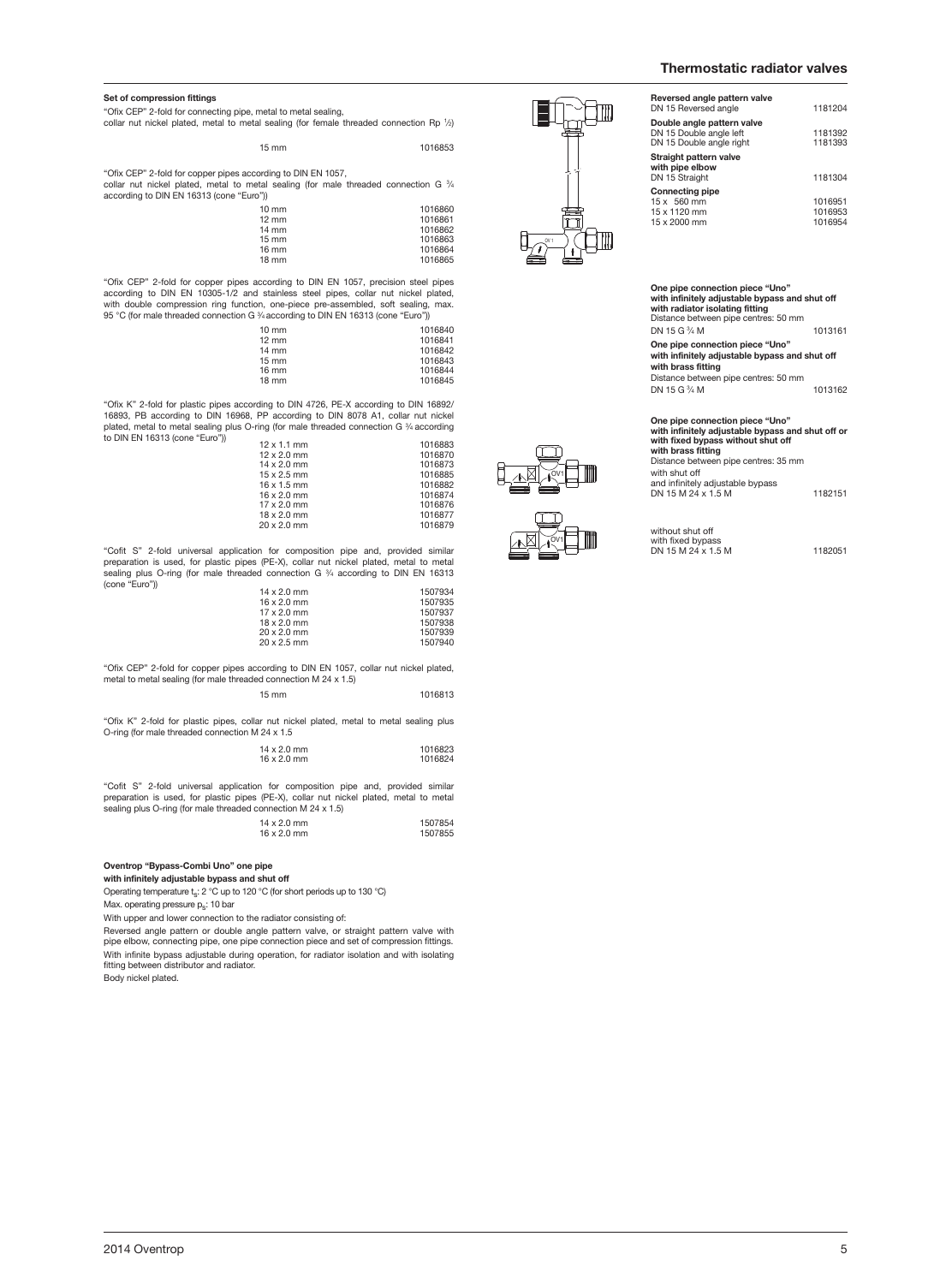Operating temperature  $t_s$ : 2 °C up to 120 °C (for short periods up to 130 °C) Max. operating pressure  $p_s$ : 10 bar For horizontal or vertical connection to lower radiator nipple (Rp 1/2 female thread).

**Oventrop one pipe radiator valve "Tauch-Rohr" with fixed bypass**

**and shut off**

Body nickel plated. with horizontal insertion tube

with vertical insertion tube DN 15 G <sup>3/4</sup> M

**Oventrop two pipe radiator valve "Tauch-Rohr" with shut off**

Operating temperature  $t_s$ : 2 °C up to 120 °C (for short periods up to 130 °C) Max. operating pressure ps: 10 bar For horizontal or vertical connection to lower radiator nipple (Rp 1/2 female thread).

DN 15 G <sup>3</sup>/<sub>4</sub> M

#### **Set of compression fittings**

| "Ofix CEP" 2-fold for connecting pipe, metal to metal sealing,                                      |                 |         |
|-----------------------------------------------------------------------------------------------------|-----------------|---------|
| collar nut nickel plated, metal to metal sealing (for female threaded connection Rp $\frac{1}{2}$ ) |                 |         |
|                                                                                                     | $15 \text{ mm}$ | 1016853 |

"Ofix CEP" 2-fold for copper pipes according to DIN EN 1057, collar nut nickel plated, metal to metal sealing (for male threaded connection G <sup>3</sup> ⁄4 according to DIN EN 16313 (cone "Euro"))

| וו ש            |         |
|-----------------|---------|
| $10 \text{ mm}$ | 1016860 |
| $12 \text{ mm}$ | 1016861 |
| $14 \text{ mm}$ | 1016862 |
| $15 \text{ mm}$ | 1016863 |
| 16 mm           | 1016864 |
| $18 \text{ mm}$ | 1016865 |
|                 |         |

"Ofix CEP" 2-fold for copper pipes according to DIN EN 1057, precision steel pipes according to DIN EN 10305-1/2 and stainless steel pipes, collar nut nickel plated, with double compression ring function, one-piece pre-assembled, soft sealing, max. 95 °C (for male threaded connection G 3 ⁄4 according to DIN EN 16313 (cone "Euro"))

| $10 \text{ mm}$ |  | 1016840 |
|-----------------|--|---------|
| $12 \text{ mm}$ |  | 1016841 |
| $14 \text{ mm}$ |  | 1016842 |
| $15 \text{ mm}$ |  | 1016843 |
| 16 mm           |  | 1016844 |
| 18 mm           |  | 1016845 |
|                 |  |         |

"Ofix K" 2-fold for plastic pipes according to DIN 4726, PE-X according to DIN 16892/ 16893, PB according to DIN 16968, PP according to DIN 8078 A1, collar nut nickel plated, metal to metal sealing plus O-ring (for male threaded connection G  $\frac{3}{4}$  according to DIN EN 16313 (cone "Euro"))

| 12 X 1.1 mm        | TU 16883 |
|--------------------|----------|
| $12 \times 2.0$ mm | 1016870  |
| $14 \times 2.0$ mm | 1016873  |
| $15 \times 2.5$ mm | 1016885  |
| $16 \times 1.5$ mm | 1016882  |
| $16 \times 2.0$ mm | 1016874  |
| $17 \times 2.0$ mm | 1016876  |
| $18 \times 2.0$ mm | 1016877  |
| $20 \times 2.0$ mm | 1016879  |
|                    |          |

"Cofit S" 2-fold universal application for composition pipe and, provided similar preparation is used, for plastic pipes (PE-X), collar nut nickel plated, metal to metal sealing plus O-ring (for male threaded connection G 3 ⁄4 according to DIN EN 16313

| (cone "Euro")) | $14 \times 2.0$ mm | 1507934 |
|----------------|--------------------|---------|
|                | $16 \times 2.0$ mm | 1507935 |
|                | $17 \times 2.0$ mm | 1507937 |
|                | $18 \times 2.0$ mm | 1507938 |
|                | $20 \times 2.0$ mm | 1507939 |
|                | $20 \times 2.5$ mm | 1507940 |
|                |                    |         |

"Ofix CEP" 2-fold for copper pipes according to DIN EN 1057, collar nut nickel plated, metal to metal sealing (for male threaded connection M 24 x 1.5)

15 mm 1016813

"Ofix K" 2-fold for plastic pipes, collar nut nickel plated, metal to metal sealing plus O-ring (for male threaded connection M 24 x 1.5

| $14 \times 2.0$ mm | 1016823 |
|--------------------|---------|
| $16 \times 2.0$ mm | 1016824 |
|                    |         |

"Cofit S" 2-fold universal application for composition pipe and, provided similar preparation is used, for plastic pipes (PE-X), collar nut nickel plated, metal to metal sealing plus O-ring (for male threaded connection M 24 x 1.5)

| $14 \times 2.0$ mm | 1507854 |
|--------------------|---------|
| $16 \times 2.0$ mm | 1507855 |

**Reinforcing sleeves** see page 4, column 2.1.14-4.













#### **Oventrop two pipe radiator valve for "TKM" system**

**Oventrop one pipe radiator valve**

with horizontal insertion tube  $(k_y 0.90)$ 

with vertical insertion tube  $(k_v 0.90)$ 

Operating temperature t<sub>s</sub>: 2 °C up to 120 °C (for short periods up to 130 °C) Max. operating pressure  $p_s$ : 10 bar For vertical connection to lower radiator nipple (Rp 3/4 male thread).

⁄4 M 1183671

⁄4 M 1183561

⁄4 M 1183571

⁄4 M 1643561

⁄4 M 1183581

**for "TKM" system**

Body nickel plated.

DN 15 G <sup>3</sup>/<sub>4</sub> M

DN 15 G 3/4 M

Body nickel plated. DN 15 G <sup>3/4</sup> M

Operating temperature  $t_s$ : 2 °C up to 120 °C (for short periods up to 130 °C) Max. operating pressure  $p_s$ : 10 bar For vertical connection to lower<br>radiator nipple (G <sup>3</sup>/4 collar nut). Body nickel plated.  $(k_v 0.90$  at 2 K P-deviation) DN 15 G <sup>3</sup>/<sub>4</sub> M ⁄4 M 1183661

#### **Set of compression fittings**

"Ofix CEP" 2-fold for copper pipes according to DIN EN 1057, collar nut nickel plated, metal to metal sealing (for male threaded connection G 3 ⁄4 according to DIN EN 16313

| (cone "Euro")) | $10 \text{ mm}$ | 1016860 |
|----------------|-----------------|---------|
|                | $12 \text{ mm}$ | 1016861 |
|                | $14 \text{ mm}$ | 1016862 |
|                | $15 \text{ mm}$ | 1016863 |
|                | $16 \text{ mm}$ | 1016864 |
|                | $18 \text{ mm}$ | 1016865 |
|                |                 |         |

"Ofix CEP" 2-fold for copper pipes according to DIN EN 1057, precision steel pipes according to DIN EN 10305-1/2 and stainless steel pipes, collar nut nickel plated, with double compression ring function, one-piece pre-assembled, soft sealing, max. 95 °C (for male threaded connection G 3 ⁄4 according to DIN EN 16313 (cone "Euro"))

| $10 \text{ mm}$ | 1016840 |
|-----------------|---------|
| $12 \text{ mm}$ | 1016841 |
| 14 mm           | 1016842 |
| $15 \text{ mm}$ | 1016843 |
| $16 \text{ mm}$ | 1016844 |
| $18 \text{ mm}$ | 1016845 |
|                 |         |

"Ofix K" 2-fold for plastic pipes according to DIN 4726, PE-X according to DIN 16892/ 16893, PB according to DIN 16968, PP according to DIN 8078 A1, collar nut nickel plated, metal to metal sealing plus O-ring (for male threaded connection G ¾ according<br>to DIN EN 16313 (cone "Euro") 12 x 1.1 mm

| $12 \times 1.1$ mm | 1016883 |
|--------------------|---------|
| $12 \times 2.0$ mm | 1016870 |
| $14 \times 2.0$ mm | 1016873 |
| $15 \times 2.5$ mm | 1016885 |
| $16 \times 1.5$ mm | 1016882 |
| $16 \times 2.0$ mm | 1016874 |
| $17 \times 2.0$ mm | 1016876 |
| $18 \times 2.0$ mm | 1016877 |
| $20 \times 2.0$ mm | 1016879 |
|                    |         |

"Cofit S" 2-fold universal application for composition pipe and, provided similar preparation is used, for plastic pipes (PE-X), collar nut nickel plated, metal to metal sealing plus O-ring (for male threaded connection G  $\frac{3}{4}$  according to DIN EN 16313 (cone "Euro"))

| $14 \times 2.0$ mm | 1507934 |
|--------------------|---------|
| $16 \times 2.0$ mm | 1507935 |
| $17 \times 2.0$ mm | 1507937 |
| $18 \times 2.0$ mm | 1507938 |
| $20 \times 2.0$ mm | 1507939 |
| $20 \times 2.5$ mm | 1507940 |
|                    |         |

**Reinforcing sleeves** see page 4, column 2.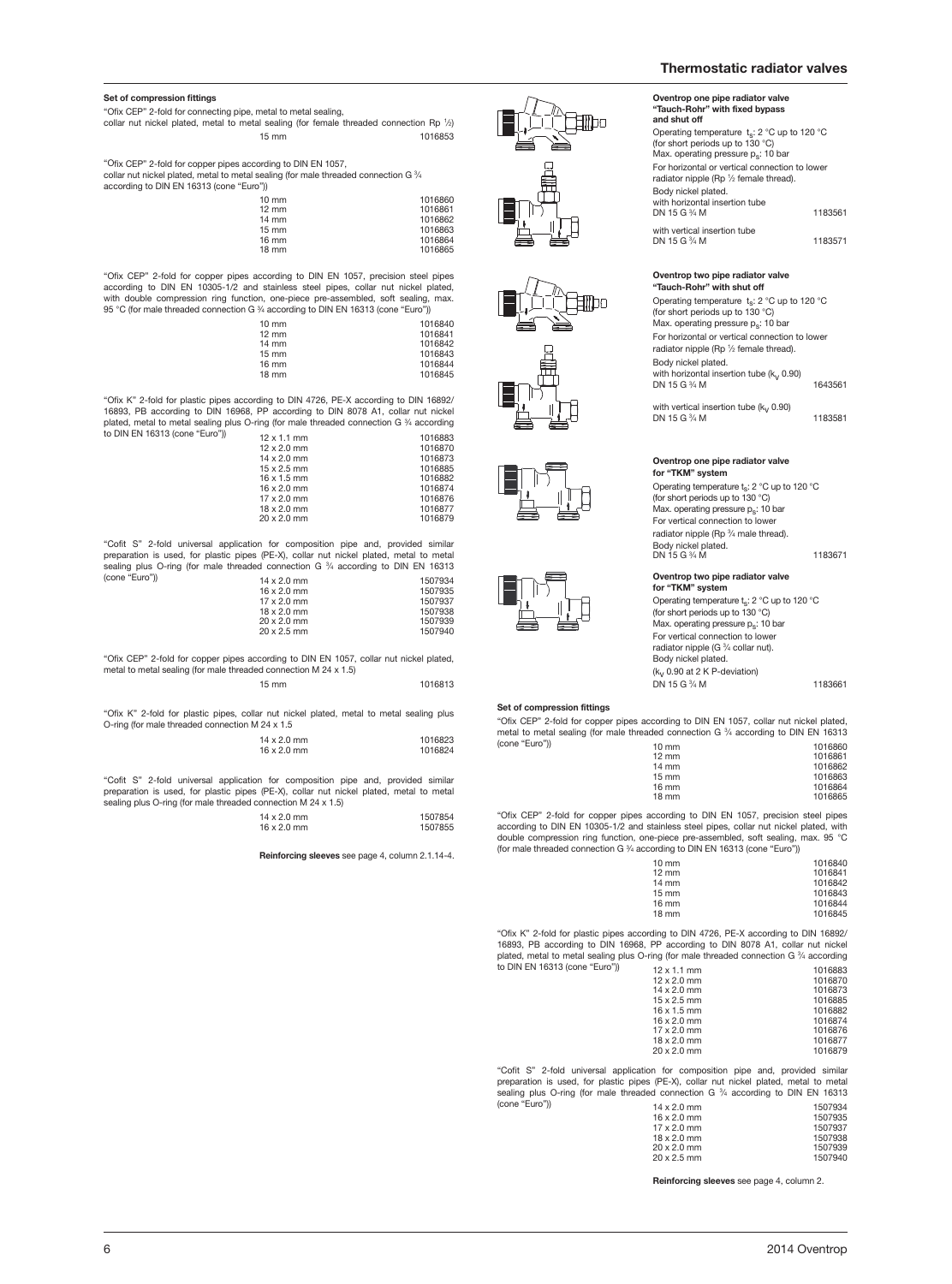| Perforation:                         |         |
|--------------------------------------|---------|
| $12 \text{ mm}$                      | 1016671 |
| $14 \text{ mm}$                      | 1016672 |
| $15 \text{ mm}$                      | 1016673 |
| 16 mm                                | 1016674 |
| 18 mm                                | 1016675 |
| Distance between pipe centres: 35 mm |         |
| Perforation: 14-20 mm                | 1016684 |
|                                      |         |

1187047

Distance between pipe centres: 50 mm

#### **Valve inserts:**

Stem made of stainless steel with double O-ring seal. The valve inserts of all series (except valve insert for three-way conversion valves) may be combined with all thermostatic radiator valve bodies.

**"AV 6" Valve insert with presetting**



| "AV 9" Valve insert with infinitely adjustable presetting |
|-----------------------------------------------------------|
| suitable for all thermostatic radiator valves             |
| of the "Series AV 9"                                      |

**Plastic rosette cover**



 $\begin{tabular}{ll} \multicolumn{1}{l}{\textbf{4M}} \\ \multicolumn{1}{l}{\textbf{4M}} \\ \multicolumn{1}{l}{\textbf{4M}} \\ \multicolumn{1}{l}{\textbf{4M}} \\ \multicolumn{1}{l}{\textbf{4M}} \\ \multicolumn{1}{l}{\textbf{4M}} \\ \multicolumn{1}{l}{\textbf{4M}} \\ \multicolumn{1}{l}{\textbf{4M}} \\ \multicolumn{1}{l}{\textbf{4M}} \\ \multicolumn{1}{l}{\textbf{4M}} \\ \multicolumn{1}{l}{\textbf{4M}} \\ \multicolumn{1}{l}{\textbf{4M}} \\ \multicolumn{1}{l$ 

**CENDE** 

illa edita qua qua qua ella

| suitable for all thermostatic radiator valves<br>of the "Series AV 6", "Series RFV 6" and "Series E"                                                                                                                                                                                                                | 1187057 |
|---------------------------------------------------------------------------------------------------------------------------------------------------------------------------------------------------------------------------------------------------------------------------------------------------------------------|---------|
| "A" Valve insert<br>suitable for all thermostatic radiator valves<br>of the "Series A" (manufactured as from 2013)<br>and "Series RF" (manufactured as from 2014)                                                                                                                                                   | 1187049 |
| "A" Valve insert<br>suitable for all thermostatic radiator valves<br>of the "Series A" (DN 10 - DN 15) and "Series RF"                                                                                                                                                                                              | 1187069 |
| "F" Valve insert with infinitely adjustable fine presetting<br>suitable for all thermostatic radiator valves<br>of the "Series F"                                                                                                                                                                                   | 1187352 |
| "ADV 6" valve insert with double function and presetting<br>suitable for all thermostatic radiator valves<br>of the "Series ADV 6"                                                                                                                                                                                  | 1186001 |
| "PTB" Valve insert<br>with linear flow characteristic line<br>$k_{VS} = 0.45$ (P1)                                                                                                                                                                                                                                  | 1186052 |
| "PTB" Valve insert<br>with linear flow characteristic line<br>$k_{V} = 0.80$ (P2)                                                                                                                                                                                                                                   | 1186053 |
| Valve insert with stainless steel seat<br>for the conversion of the "Series A", "Series AZ" and "Series RF",<br>especially for steam installations                                                                                                                                                                  | 1186200 |
| Valve insert with presetting<br>suitable for all three-way<br>conversion valves                                                                                                                                                                                                                                     | 1187056 |
| Special valve insert<br>for reversed supply and return pipe for<br>"Series A, AV 9, AV 6, ADV 6, AZ,<br>E, F, RF, RFV 6"                                                                                                                                                                                            | 1187070 |
| Special valve insert with presetting<br>for reversed supply and return pipe, suitable for the<br>valves bodies of the "Unibox T", "Unibox plus"<br>and "Unibox vario"<br>As replacement for the Oventrop products:<br>"Multiblock T/TF", "Unibox E plus", "Unibox ET/ETC",<br>"Unibox E vario", "Unibox E BV/E BVC" | 1187077 |
| Gland nut<br>for all valves exception:<br>"Series A" (manufactured as from 2013), "Series AV 9",<br>"Series AV 6", "Series RF" (manufactured as from 2014),<br>"Series RFV 6" and "Series ADV 6"                                                                                                                    | 1017501 |

풀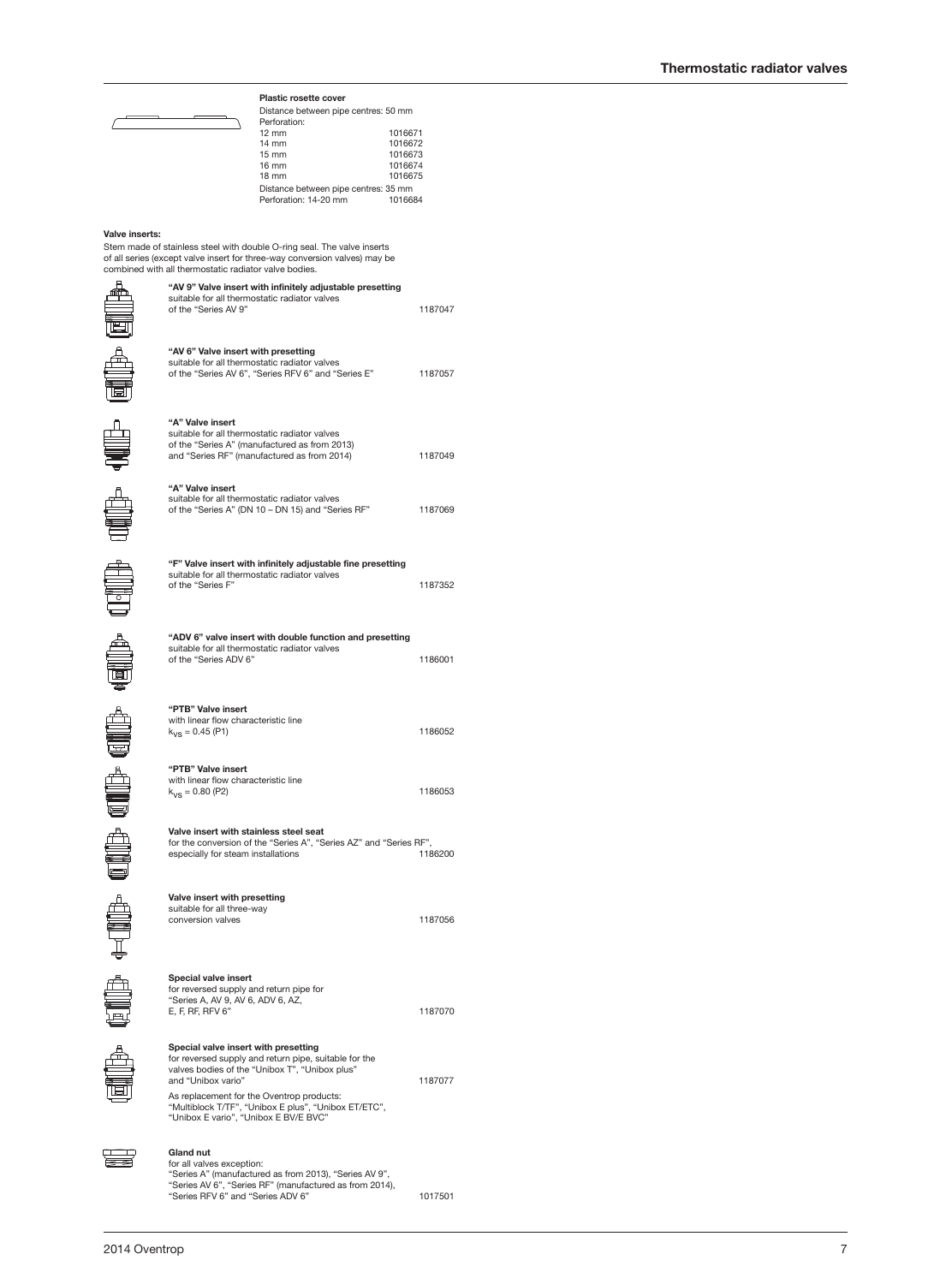

Dimensions of S-connection fitting



Dimensions of "Tauch-Rohr" valves (one/two pipe)



Dimensions of valve for "TKM" system (one/two pipe)



Dimensions of "Bypass-Combi Uno/Duo"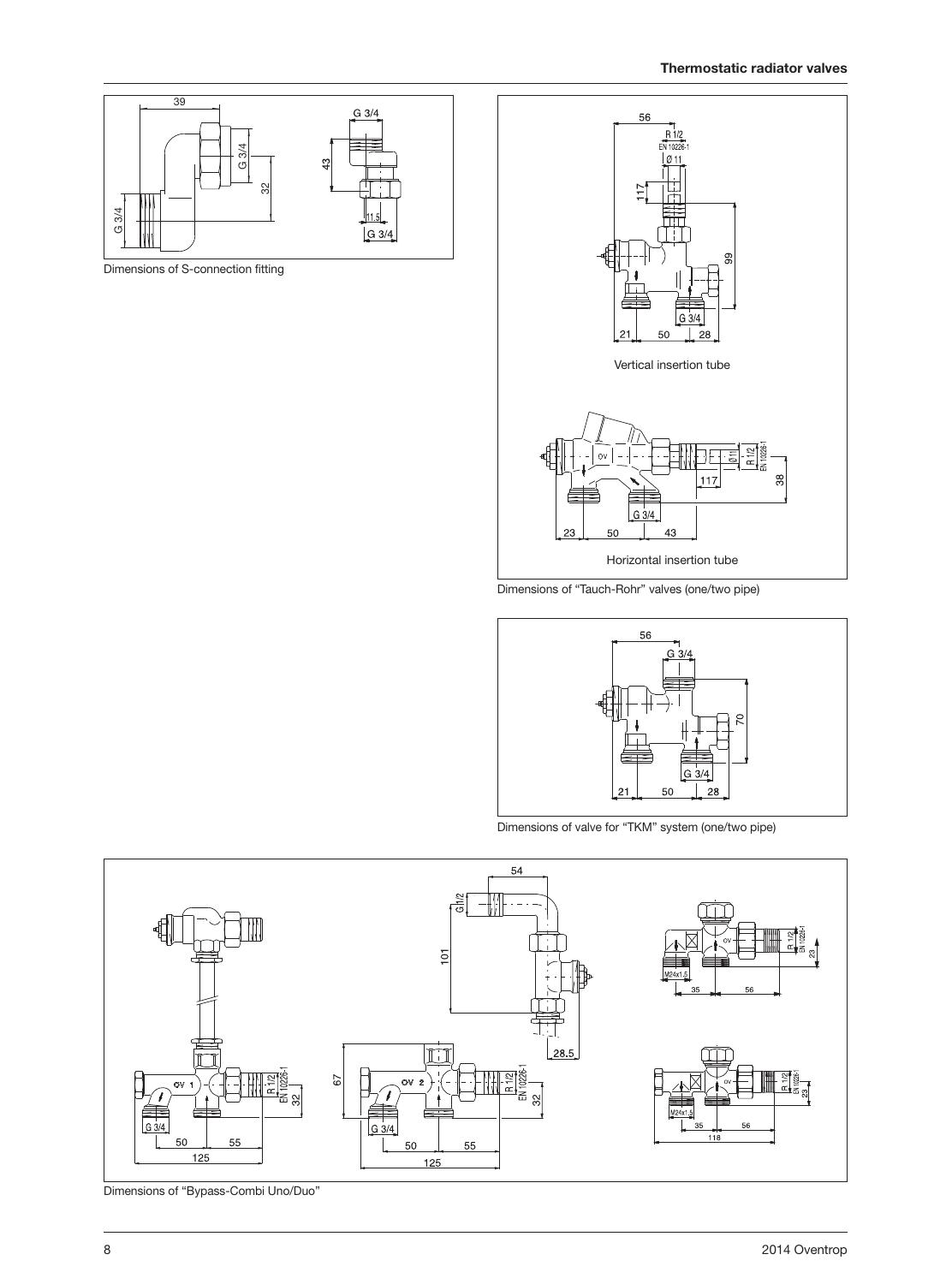#### **"Series A, AV 9, AV 6, ADV 6 and F"**



Dimensions of angle pattern valve



Dimensions of straight pattern valve



Dimensions of reversed angle pattern valve for the supply pipe DN 10 and DN 15



Dimensions of reversed angle pattern valve for the supply pipe DN 20



Dimensions of double angle pattern valve, illustr.: right hand side connection

The dimensions of the valves for the return pipe are identical with those for the supply pipe.

| DN | EN 10226-1      | $D_1$<br>EN 10226-1                       |       | $L_1$ $L_2$ $L_3$ $L_4$ |                            | $\mathsf{L}_5$ |  |          | $L_6$ $L_7$ $L_8$ $L_9$ $L_{10}$ $H_1$ $H_2$ |                                               | H3 H4 H5 H6              |       |      |    | H <sub>7</sub> |
|----|-----------------|-------------------------------------------|-------|-------------------------|----------------------------|----------------|--|----------|----------------------------------------------|-----------------------------------------------|--------------------------|-------|------|----|----------------|
| 10 | $R^{3/8}$       | Rp <sup>3</sup> / <sub>8</sub> 52 22 52   |       |                         |                            |                |  |          |                                              | 85 27 49 75 - 50 20 47.5 31 41.5 31 - 47.5 31 |                          |       |      |    |                |
| 15 | R $\frac{1}{2}$ | $Rp \frac{1}{2}$                          | 58 27 |                         | 58 95 34 54 83 61 56 23 53 |                |  |          |                                              | -31                                           | 40                       | 30    | - 40 | 50 | - 31           |
| 20 | $R^{3/4}$       | Rp 3/4 66 29 63                           |       |                         | 106 - 63 98 69             |                |  | 63 26 53 |                                              | -29                                           | 37                       | $-40$ |      | 50 | - 29           |
| 25 | R 1             | Rp 1                                      |       |                         | 75 34 80 125 –             |                |  |          | -61                                          | 30                                            |                          |       |      |    |                |
| 32 | $R1\frac{1}{4}$ | Rp 1 <sup>1</sup> / <sub>4</sub> 86 39 90 |       |                         | $150 -$                    |                |  |          | 68.5                                         | -33.5                                         | $\overline{\phantom{a}}$ |       |      |    |                |

**"Series RF" and "Series RFV 6"**



Dimensions of angle pattern valve



Dimensions of straight pattern valve

#### **"Series AV 6" and "Series AV 9" with press connection**



Dimensions of angle pattern valve



Dimensions of straight pattern valve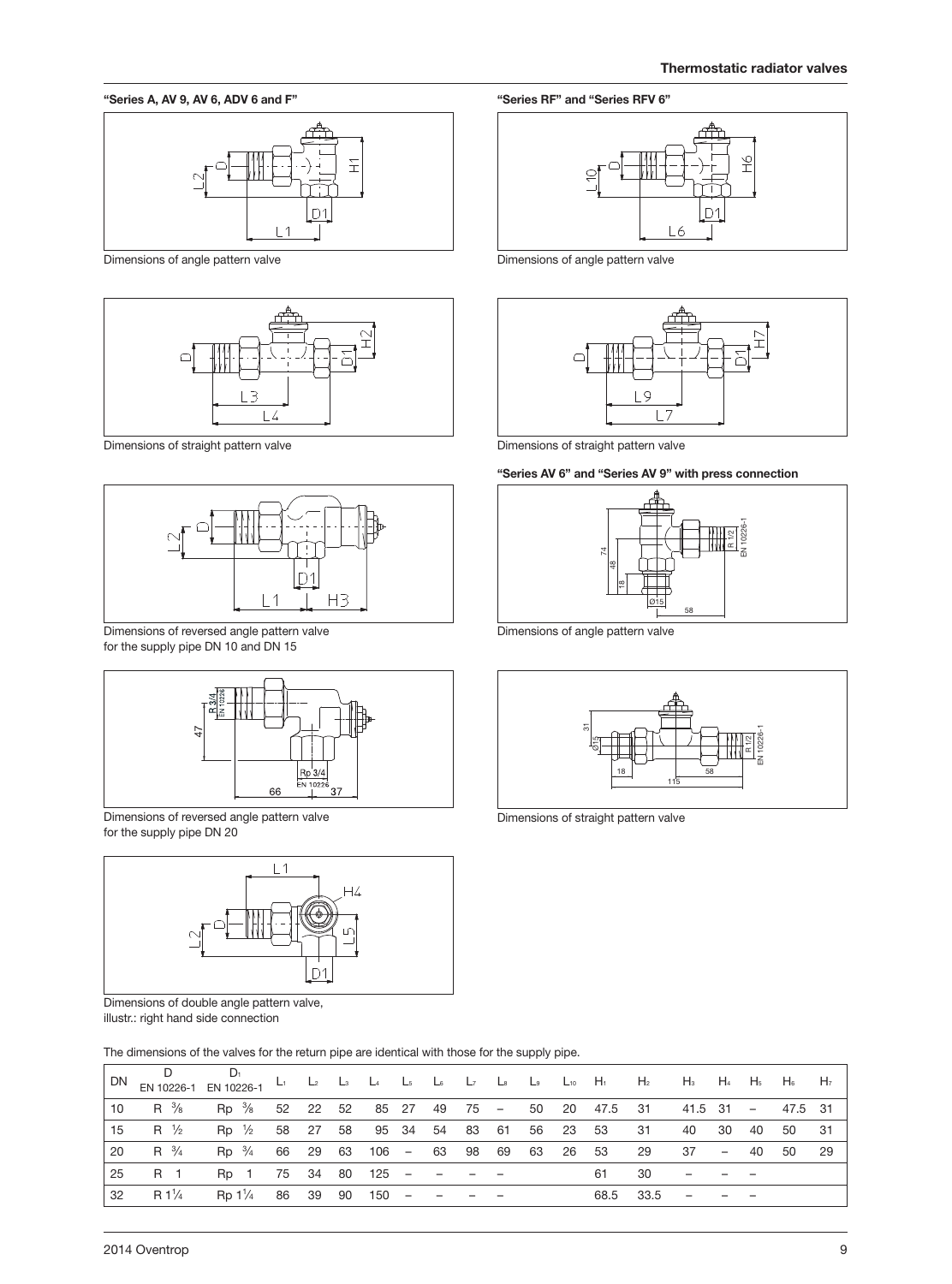#### **Series**

**"Series AV 9", "Series AV 6" and "Series RFV 6" "Series ADV 6"**



Model with presetting; for two pipe heating systems with normal temperature difference.

The valves of the "Series AV 9", "Series AV 6" and "Series RFV 6" are fitted with a presettable valve insert and allow a problem-free adaptation of the volume flows.

#### **"Series A" and "Series RF"**



Model for all one and two pipe heating systems.

Adaptation of the volume flows is carried out via the presettable radiator lockshield valve (e.g. "Combi 4").

#### **"Bypass-Combi"**



One pipe radiator valve "Bypass-Combi Uno"

Installation set for a problem-free installation of one pipe heating systems.



Model with presetting and double function.

The double function provokes and automatic closing of the valve to 5% of the nominal flow (frost protection) should the thermostat be removed or destroyed.

#### **"Series F"**



Model with infinitely adjustable fine presetting; for two pipe heating systems with high temperature difference and low flow rates.

#### **"Tauch-Rohr" valves**



"Tauch-Rohr" valves for one pipe heating systems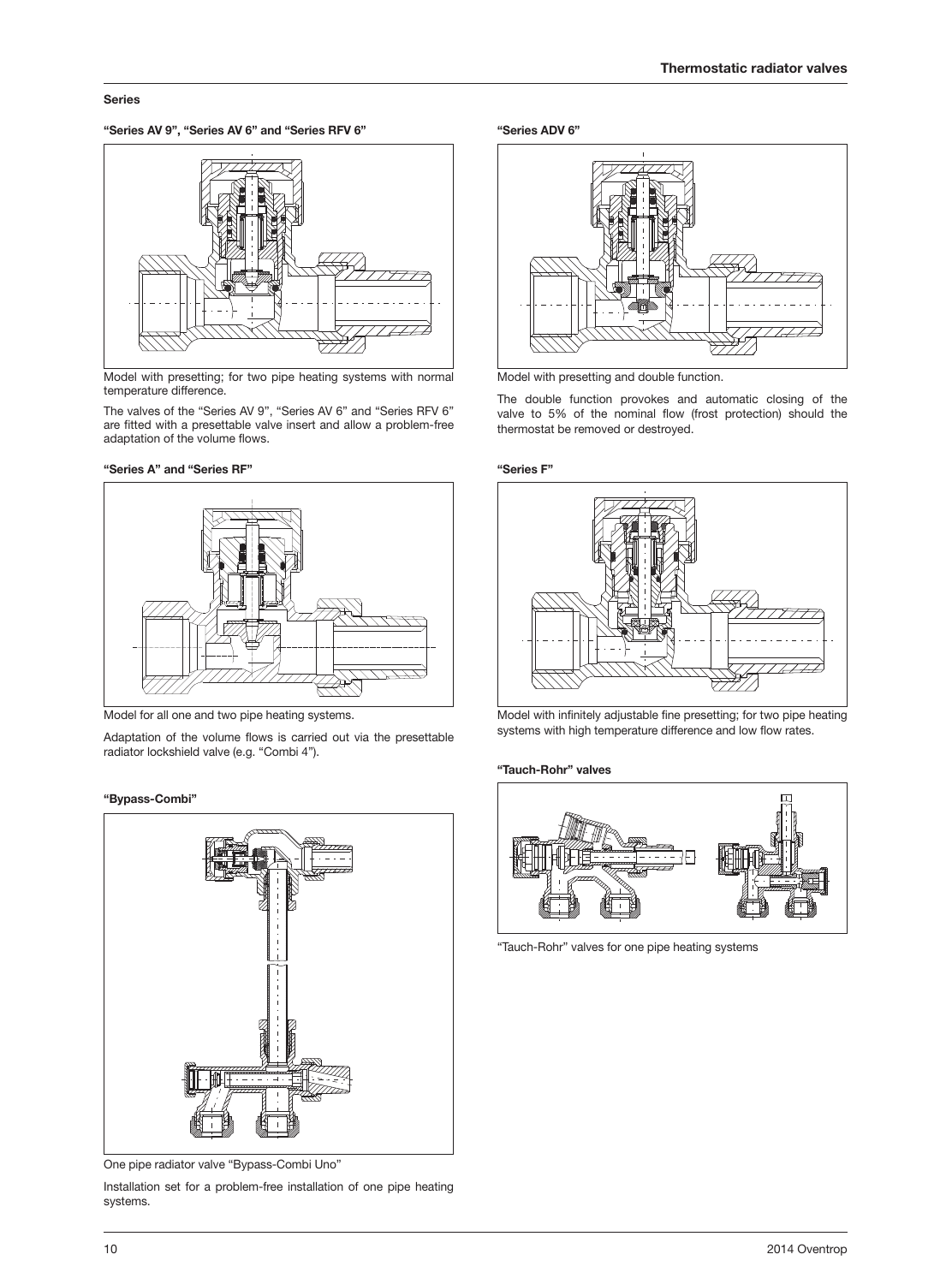### **kv and Zeta values**

### **"Series A" and "Series RF"**

| Size                   |      | k <sub>v</sub> at P-deviation |                                                                               |          |      |      | Zeta at P-deviation |      |
|------------------------|------|-------------------------------|-------------------------------------------------------------------------------|----------|------|------|---------------------|------|
|                        | 1 K  | 1.5K                          | 2 K                                                                           | $k_{VS}$ | 1 K  | 1.5K | 2 K                 | open |
| Angle pattern valve    |      |                               |                                                                               |          |      |      |                     |      |
| <b>DN 10</b>           | 0.55 | 0.78                          | 1.00                                                                          | 2.8      | 128  | 64   | 39                  | 5    |
| <b>DN 15</b>           | 0.55 | 0.80                          | 1.05                                                                          | 3.5      | 342  | 162  | 94                  | 8    |
| <b>DN 20</b>           | 0.55 | 0.82                          | 1.10                                                                          | 3.5      | 1110 | 499  | 277                 | 27   |
| <b>DN 25</b>           | 0.55 | 0.82                          | 1.10                                                                          | 3.5      | 2791 | 1255 | 698                 | 69   |
| <b>DN 32</b>           | 0.55 | 0.82                          | 1.10                                                                          | 4.1      | 8467 | 3809 | 2117                | 152  |
| Straight pattern valve |      |                               |                                                                               |          |      |      |                     |      |
| <b>DN 10</b>           | 0.55 | 0.78                          | 1.00                                                                          | 1.8      | 128  | 64   | 39                  | 12   |
| <b>DN 15</b>           | 0.55 | 0.80                          | 1.05                                                                          | 1.8      | 342  | 162  | 94                  | 31   |
| <b>DN 20</b>           | 0.55 | 0.82                          | 1.10                                                                          | 2.8      | 1110 | 499  | 277                 | 43   |
| <b>DN 25</b>           | 0.55 | 0.82                          | 1.10                                                                          | 3.5      | 2791 | 1255 | 698                 | 69   |
| <b>DN 32</b>           | 0.55 | 0.82                          | 1.10                                                                          | 4.1      | 8467 | 3809 | 2117                | 152  |
|                        |      |                               | Reversed angle pattern valve, double angle pattern valve, sizes DN 10 + DN 15 |          |      |      |                     |      |
| <b>DN 10</b>           | 0.55 | 0.78                          | 1.00                                                                          | 1.8      | 128  | 64   | 39                  | 12   |
| <b>DN 15</b>           | 0.55 | 0.80                          | 1.05                                                                          | 1.8      | 342  | 162  | 94                  | 31   |
| <b>DN 20</b>           | 0.55 | 0.82                          | 1.10                                                                          | 2.2      | 1110 | 499  | 277                 | 70   |

### "Series AV 9" (with infinitely adjustable presetting) **All patterns** All patterns

| Size         |      | $k_{v}$ at P-deviation (presetting 9) |      |          |      |       | Zeta at P-deviation (presetting 9) |      |
|--------------|------|---------------------------------------|------|----------|------|-------|------------------------------------|------|
|              | ΙK   | 1.5 K                                 | 2 K  | $k_{VS}$ | i K  | 1.5 K | 2 K                                | open |
| <b>DN 10</b> | 0.35 | 0.51                                  | 0.67 |          | 316  | 149   | 86                                 |      |
| <b>DN 15</b> | 0.35 | 0.51                                  | 0.67 |          | 843  | 397   | 230                                |      |
| <b>DN 20</b> | 0.35 | 0.51                                  | 0.67 |          | 2782 | 1310  | 759                                |      |
| <b>DN 25</b> | 0.35 | 0.51                                  | 0.67 |          | 6970 | 3283  | 1902                               |      |

### **"Series AV 6" and "Series RFV 6"** (with presetting) All patterns and the series AV 6" and "Series RFV 6" (with presetting)

| Size         |      | $k_v$ at P-deviation (presetting 6) |      |     |          | Zeta at P-deviation |      |      |      |      |  |
|--------------|------|-------------------------------------|------|-----|----------|---------------------|------|------|------|------|--|
|              | 'Κ   | 1.5 K                               | 2 K  | 3 K | $k_{VS}$ | K                   | .5 K | 2 K  | 3 K  | open |  |
| <b>DN 10</b> | 0.32 | 0.49                                | 0.65 | 0.8 | 0.9      | 374                 | 157  | 89   | 59   | 46   |  |
| <b>DN 15</b> | 0.32 | 0.49                                | 0.65 | 0.8 | 0.9      | 1004                | 421  | 239  | 158  | 125  |  |
| <b>DN 20</b> | 0.32 | 0.49                                | 0.65 | 0.8 | 0.9      | 3330                | 1398 | 795  | 525  | 414  |  |
| <b>DN 25</b> | 0.32 | 0.49                                | 0.65 | 0.8 | 0.9      | 8338                | 3556 | 2021 | 1334 | 1054 |  |

#### "Series ADV 6" (with double function and presetting) **All patterns** All patterns

| Size         |      |       | $kv$ at P-deviation (presetting 6) |     | Zeta at P-deviation |      |     |     |  |  |  |
|--------------|------|-------|------------------------------------|-----|---------------------|------|-----|-----|--|--|--|
|              | K    | 1.5 K | 2 K                                | 3 K | 'Κ                  | .5 K | 2 K | 3 K |  |  |  |
| <b>DN 10</b> | 0.32 | 0.49  | 0.65                               | 0.8 | 374                 | 157  | 89  | 59  |  |  |  |
| <b>DN 15</b> | 0.32 | 0.49  | 0.65                               | 0.8 | 1004                | 421  | 239 | 158 |  |  |  |
| <b>DN 20</b> | 0.32 | 0.49  | 0.65                               | 0.8 | 3330                | 1398 | 795 | 525 |  |  |  |

### **"Series F"** (with infinitely adjustable fine presetting) All patterns **All patterns** All patterns **All patterns**

| Size         |      | $k_{v}$ at P-deviation (presetting 6) |      |      |                 | Zeta at P-deviation |      |      |      |      |
|--------------|------|---------------------------------------|------|------|-----------------|---------------------|------|------|------|------|
|              | ΙK   | .5 K                                  | 2 K  | 3 K  | <sup>n</sup> vs | K                   | .5 K | 2 K  | 3 K  | open |
| <b>DN 10</b> | 0.20 | 0.29                                  | 0.32 | 0.35 | 0.37            | 957                 | 449  | 374  | 313  | 280  |
| <b>DN 15</b> | 0.20 | 0.29                                  | 0.32 | 0.35 | 0.37            | 2570                | 1202 | 1004 | 839  | 751  |
| <b>DN 20</b> | 0.20 | 0.29                                  | 0.32 | 0.35 | 0.37            | 8535                | 3992 | 3330 | 2790 | 2490 |

Zeta values related to the inner pipe diameter according to DIN EN 10255 (DN 10 = 12.6 mm, DN 15 = 16.1 mm, DN 20 = 21.7 mm, DN  $25 = 27.3$  mm, DN  $32 = 36.0$  mm).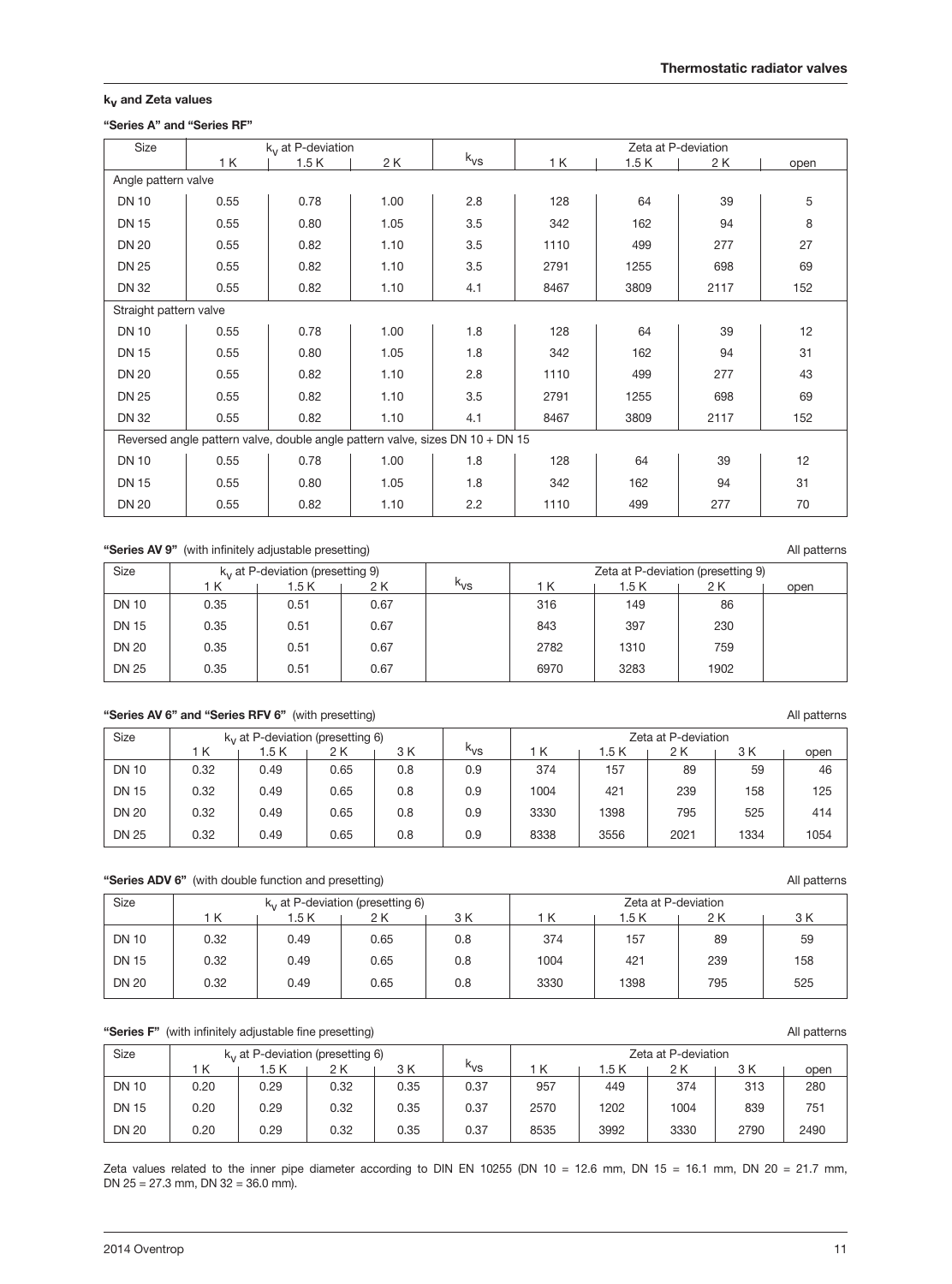

Chart 1

Oventrop thermostatic radiator valves "Series A" and "Series RF", DN 10 All patterns at 1 to 2 K P-deviation and kvs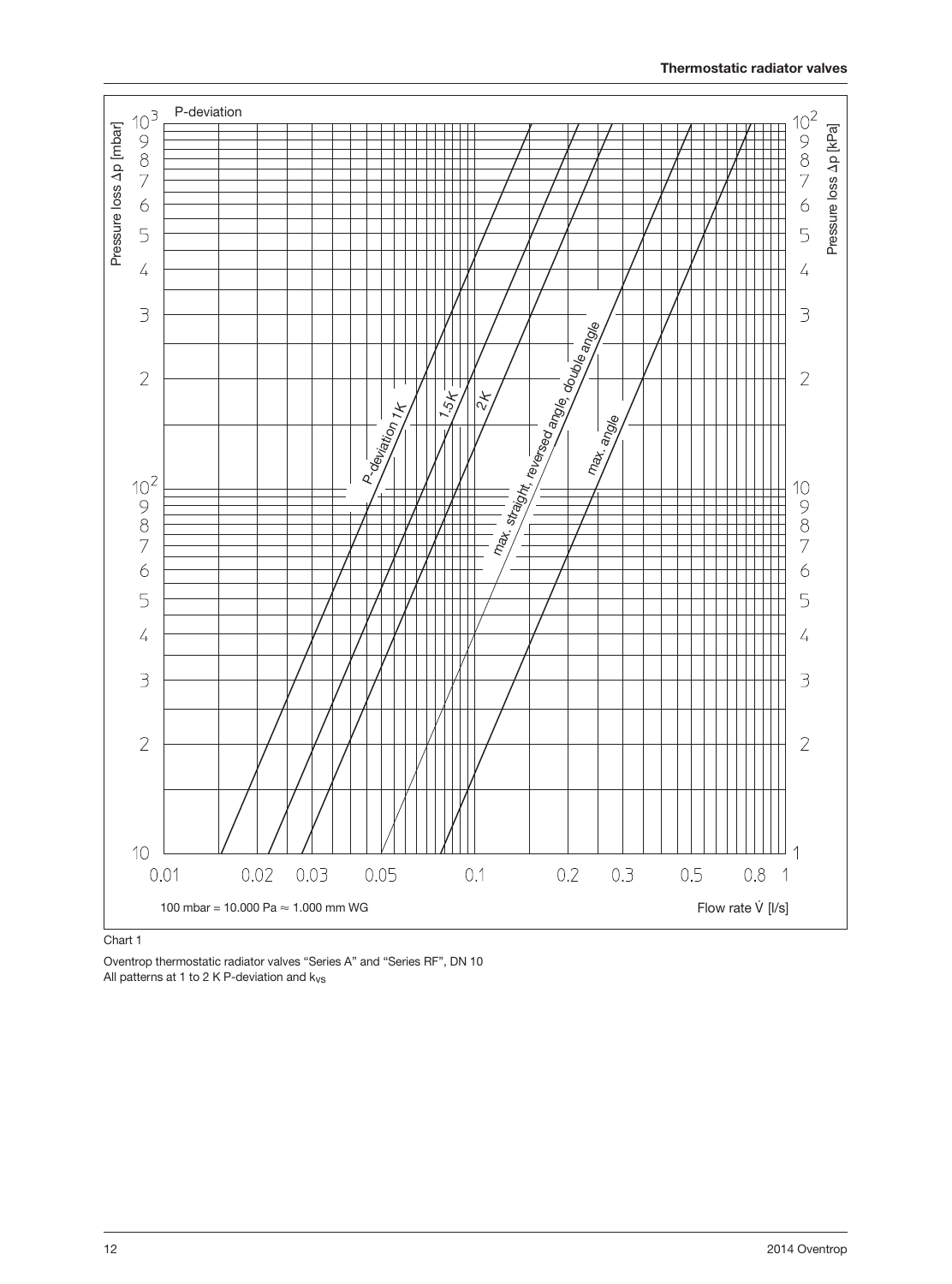

Oventrop thermostatic radiator valves "Series A" and "Series RF", DN 15 All patterns at 1 to 2 K P-deviation and kvs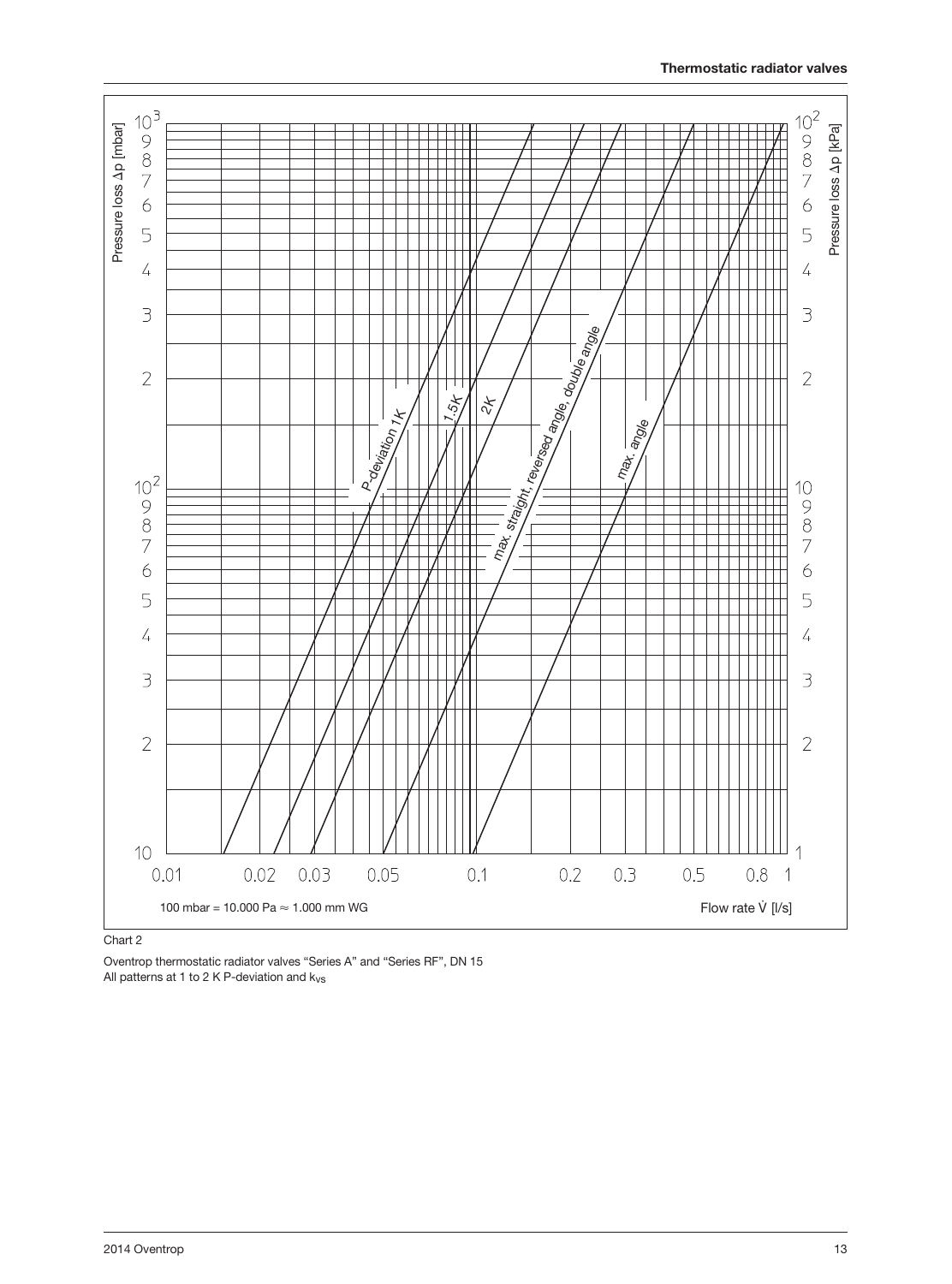

Chart 3

Oventrop thermostatic radiator valves "Series A" and "Series RF", DN 20 – DN 32 All patterns at 1 to 2 K P-deviation and k<sub>vs</sub>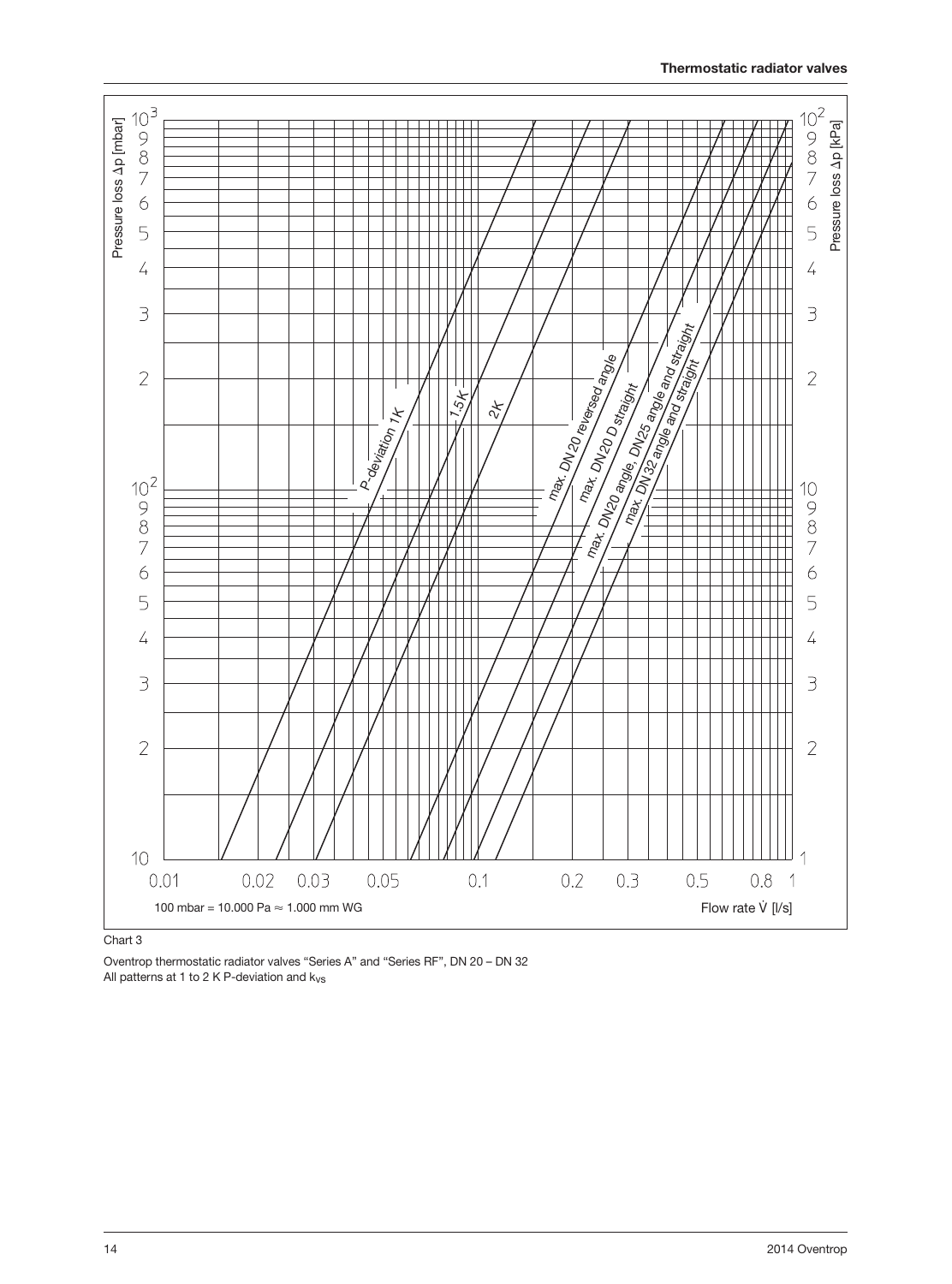All patterns at **2 K** P-deviation:







Charts 4

Oventrop thermostatic radiator valves "Series A" and "Series RF", DN 10 **and** radiator lockshield valves "Combi 4", "Combi 3" or "Combi 2".

| Presetting                              |       | /2    | $^{3}/_{4}$ |       | $1\frac{1}{2}$ |       |       |       |
|-----------------------------------------|-------|-------|-------------|-------|----------------|-------|-------|-------|
| k <sub>y</sub> value at 1 K P-deviation | 0.060 | 0.123 | 0.180       | 0.228 | 0.330          | 0.460 | 0.500 | 0.520 |
| ky value at 1.5 K P-deviation           | 0.060 | 0.124 | 0.185       | 0.238 | 0.370          | 0.560 | 0.660 | 0.710 |
| k <sub>y</sub> value at 2 K P-deviation | 0.060 | 0.125 | 0.187       | 0.243 | 0.390          | 0.630 | 0.780 | 0.860 |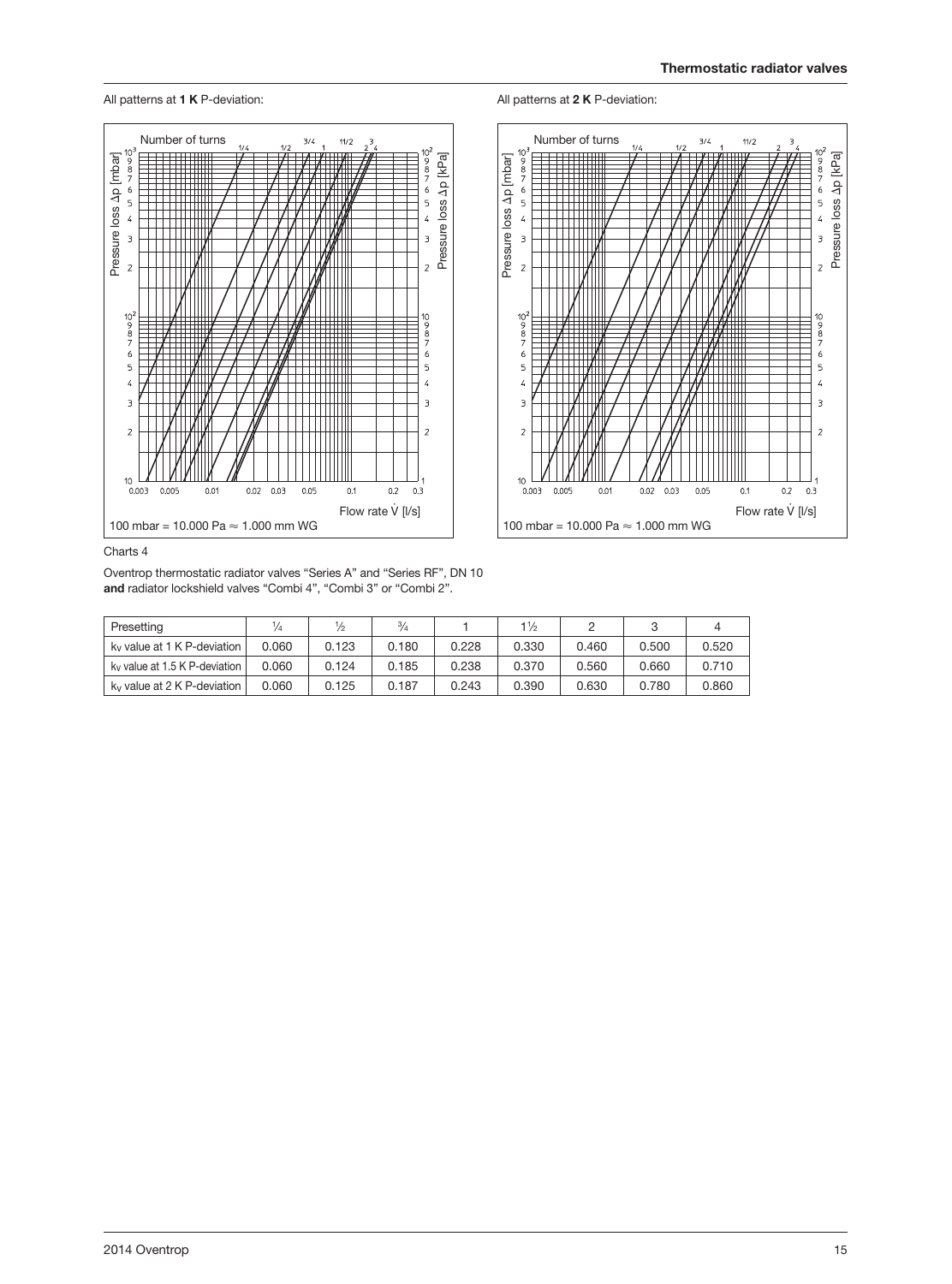



Oventrop thermostatic radiator valves "Series A" and "Series RF", DN 15 **and** radiator lockshield valves "Combi 4", "Combi 3" or "Combi 2".

| Presetting                              |       |       | $\frac{3}{4}$ |       | $1\frac{1}{2}$ |       |       |       |
|-----------------------------------------|-------|-------|---------------|-------|----------------|-------|-------|-------|
| k <sub>y</sub> value at 1 K P-deviation | 0.060 | 0.123 | 0.180         | 0.228 | 0.330          | 0.460 | 0.500 | 0.520 |
| ky value at 1.5 K P-deviation           | 0.060 | 0.124 | 0.185         | 0.239 | 0.370          | 0.570 | 0.670 | 0.720 |
| k <sub>y</sub> value at 2 K P-deviation | 0.060 | 0.125 | 0.187         | 0.243 | 0.390          | 0.650 | 0.800 | 0.890 |

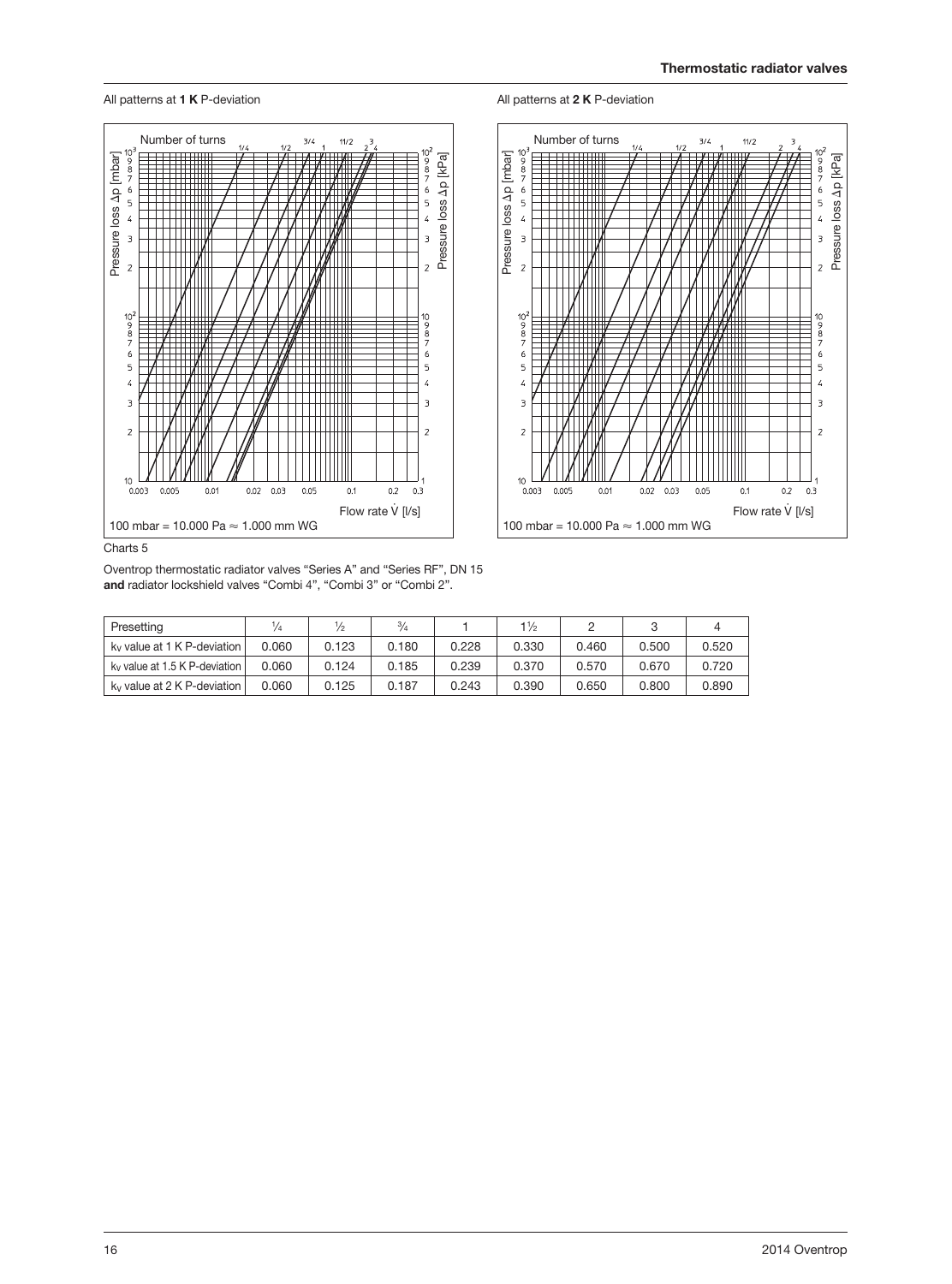

#### All patterns at **1 K** P-deviation **All patterns at <b>2 K** P-deviation

Charts 6

Oventrop thermostatic radiator valves "Series A" and "Series RF", DN 20 – DN 32 **and** radiator lockshield valves "Combi 4", "Combi 3" or "Combi 2".

| Presetting                              |       | ⅛     | $\frac{3}{4}$ |       | $1\frac{1}{2}$ |       |       |       |
|-----------------------------------------|-------|-------|---------------|-------|----------------|-------|-------|-------|
| k <sub>y</sub> value at 1 K P-deviation | 0.060 | 0.123 | 0.180         | 0.228 | 0.330          | 0.460 | 0.500 | 0.520 |
| ky value at 1.5 K P-deviation           | 0.060 | 0.125 | 0.185         | 0.239 | 0.370          | 0.580 | 0.680 | 0.740 |
| k <sub>y</sub> value at 2 K P-deviation | 0.060 | 0.125 | 0.187         | 0.244 | 0.390          | 0.660 | 0.820 | 0.920 |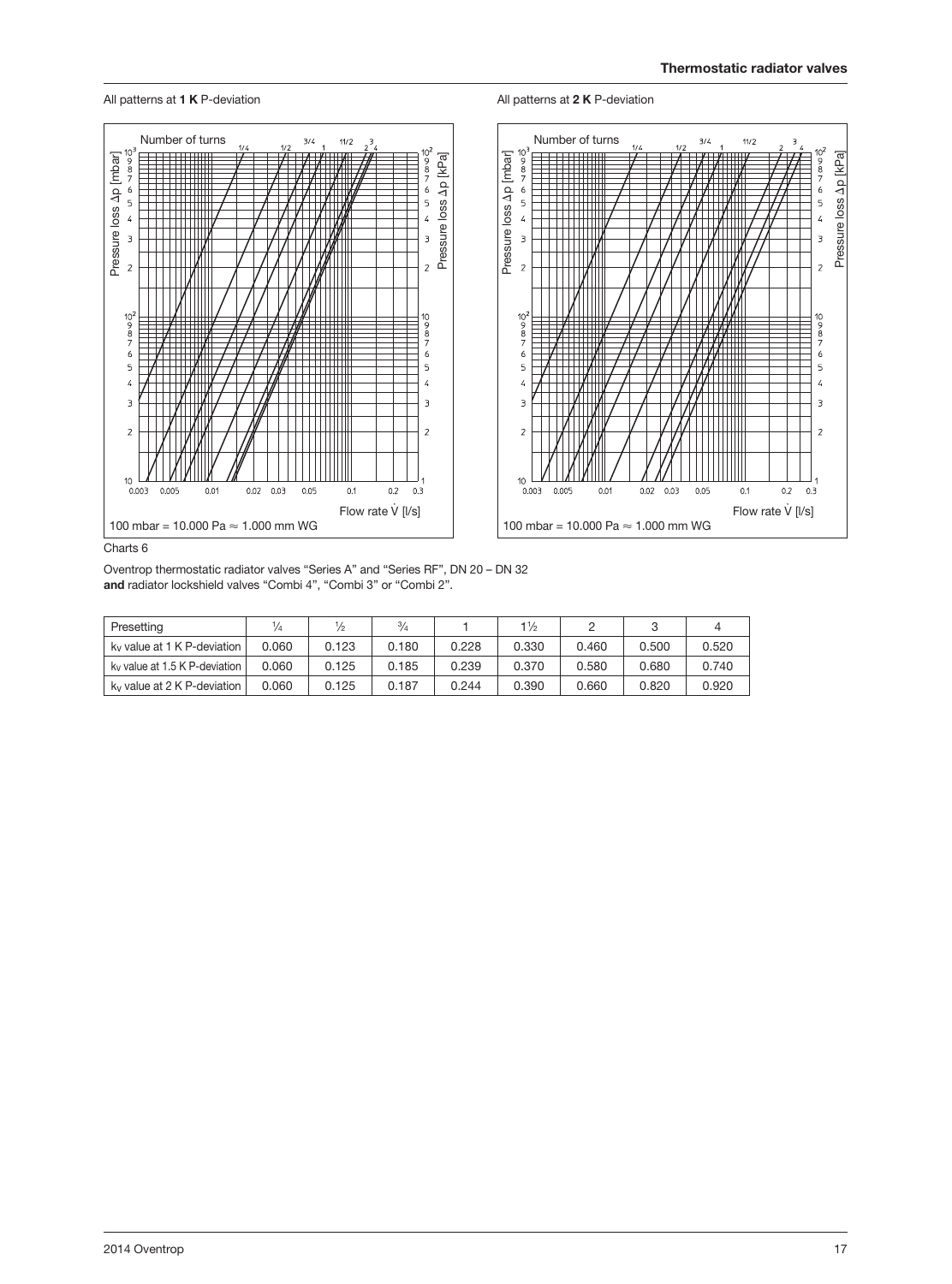All patterns and sizes at **1 K** P-deviation

#### All patterns and sizes at **2 K** P-deviation



Charts 7

Oventrop thermostatic radiator valves "Series AV 9" with infinitely adjustable presetting

| Presetting                               |      |      | ◠    |      |      | 6    |      |      |      |
|------------------------------------------|------|------|------|------|------|------|------|------|------|
| k <sub>y</sub> -value at 1 K P-deviation | 0.05 | 0.09 | 0.12 | 0.15 | 0.19 | 0.23 | 0.27 | 0.31 | 0.35 |
| ky-value at 1.5 K P-deviation            | 0.05 | 0.09 | 0.13 | 0.17 | 0.22 | 0.28 | 0.36 | 0.45 | 0.51 |
| ky-value at 2 K P-deviation              | 0.05 | 0.09 | 0.13 | 0.18 | 0.24 | 0.31 | 0.41 | 0.55 | 0.67 |

Performance data: all patterns and sizes



Flow tolerances depending on the presetting: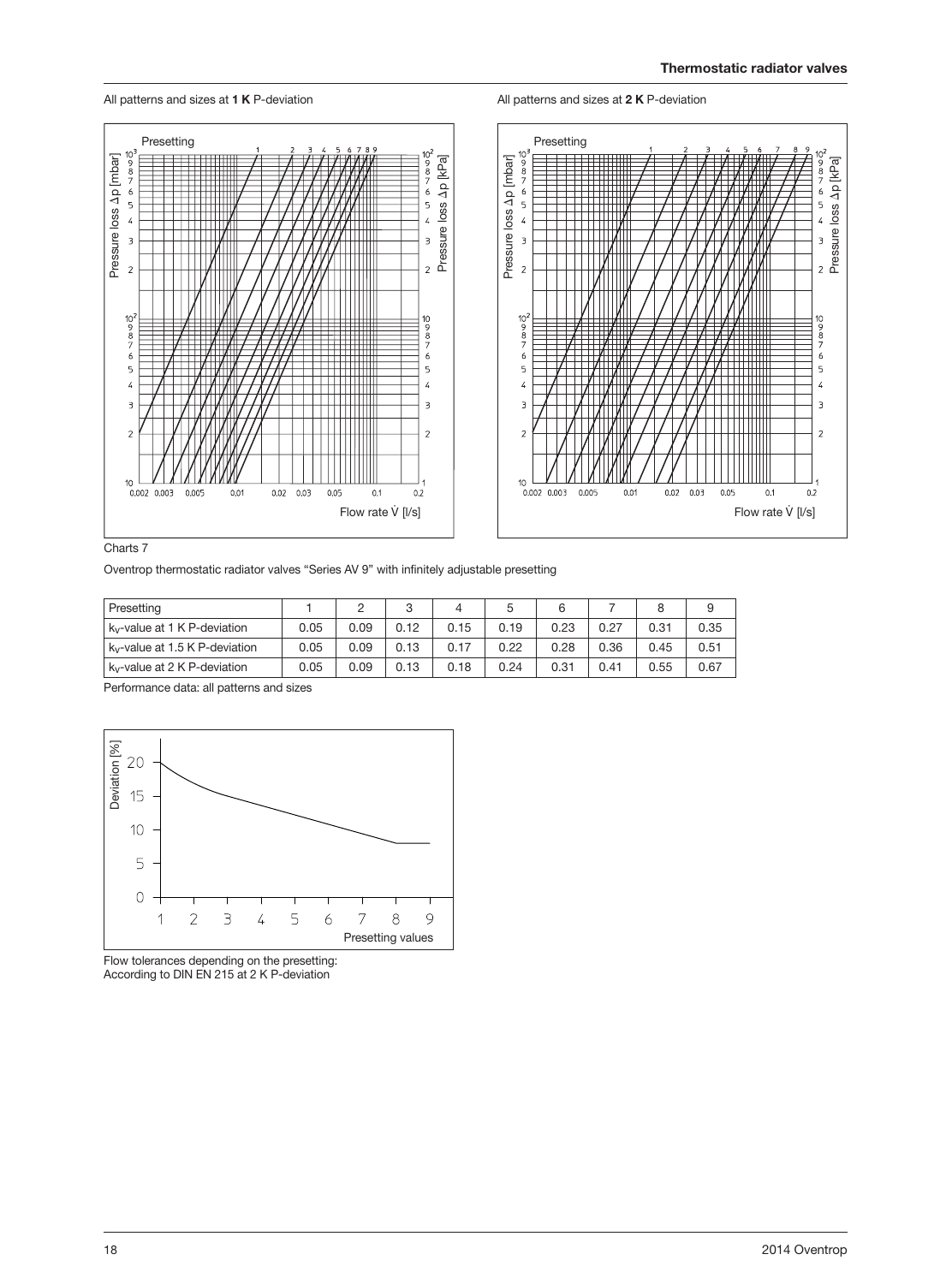All patterns and sizes at **1 K** P-deviation **All patterns and sizes at 2 K** P-deviation



Charts 8

Oventrop thermostatic radiator valves "Series AV 6", "Series RFV 6" and "Series ADV 6" with presetting.



Flow tolerances depending on the presetting: According to DIN EN 215 at 2 K P-deviation

| Presetting                      |                   | 2 | 3             | 4             | 5    | 6    |
|---------------------------------|-------------------|---|---------------|---------------|------|------|
| ky-value at<br>1 K P-deviation  | $0.055$   $0.141$ |   | $0.221$ 0.247 |               | 0.28 | 0.32 |
| ky-value at<br>1.5K P-deviation | $0.055$   $0.170$ |   |               | $0.296$ 0.370 | 0.42 | 0.49 |
| ky-value at<br>2K P-deviation   | $0.055$   $0.170$ |   |               | 0.313   0.446 | 0.56 | 0.65 |

Performance data: all patterns and sizes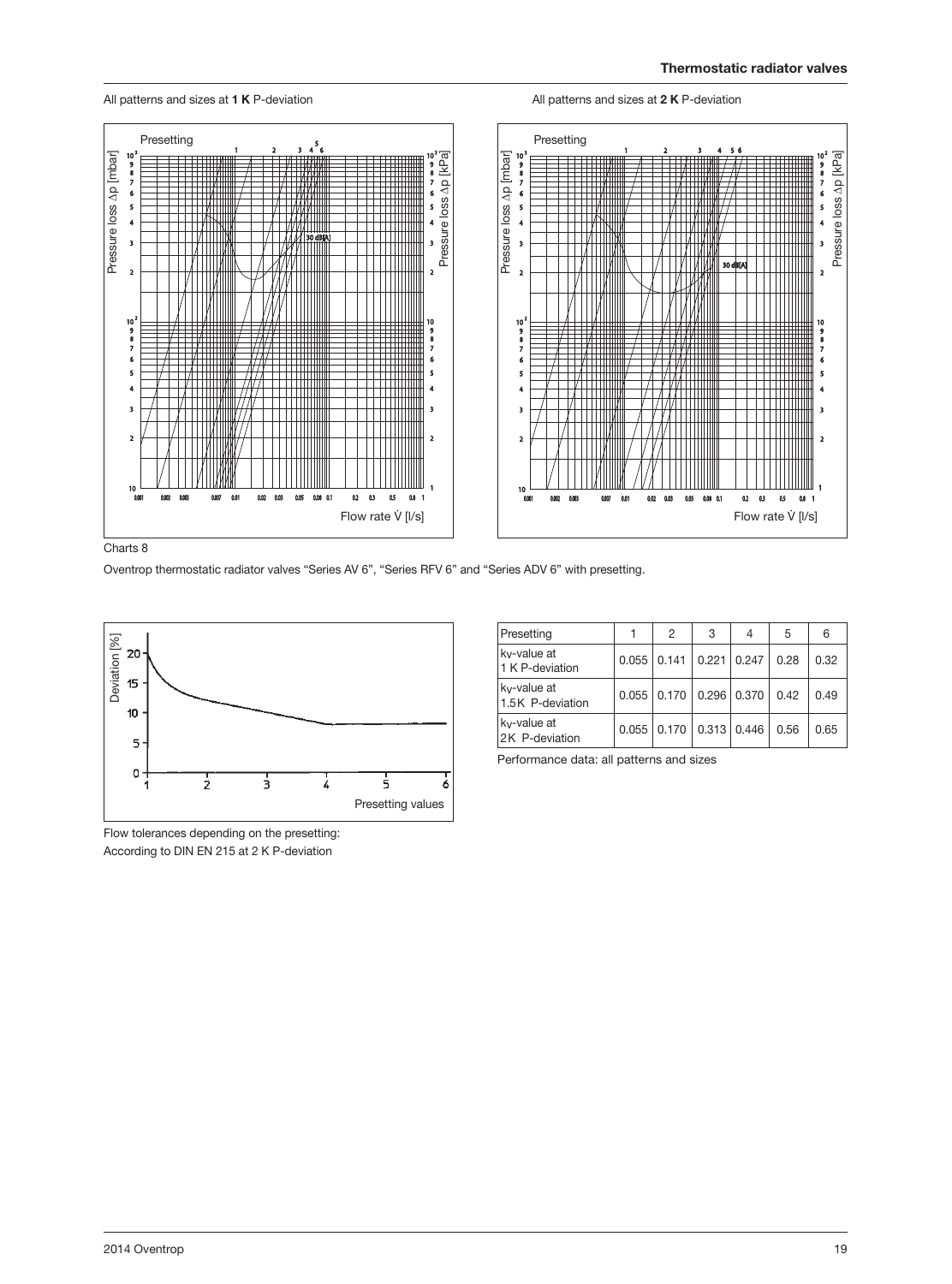All patterns and sizes at **1 K** P-deviation All patterns and sizes at **2 K** P-deviation

Presetting



Pressure loss Δp [kPa]

Pressure loss Ap [kPa]

 $\overline{\mathbf{4}}$ 

 $\overline{\mathbf{3}}$ 

 $\overline{\mathbf{r}}$ 

 $\begin{array}{c} 10 \\ 9 \\ 8 \\ 7 \\ 6 \end{array}$ 

 $\overline{\phantom{a}}$ 

 $\overline{4}$ 

 $\overline{\mathbf{3}}$ 

 $\overline{\mathbf{2}}$ 





Pressure loss Δp [mbar]

 $\frac{10}{9}$ <br>8<br>7

 $\overline{\phantom{a}}$  $\overline{\phantom{a}}$ 

 $\overline{4}$ 

 $\overline{\mathbf{3}}$ 

 $\overline{2}$ 

 $10$ 

Oventrop thermostatic radiator valves "Series F" with fine presetting.

 $0<sub>0</sub>$ 

 $0.02$  $0.05$ 

 $0.00$ 

Flow rate  $\dot{V}$  [I/s]

0.08  $\alpha$ 

 $4<sub>5</sub>$ 



Flow tolerances depending on the presetting: According to DIN EN 215 at 2 K P-deviation

| Presetting                                   |                 | 2 | 3 | 4                       | 5    | 6     |
|----------------------------------------------|-----------------|---|---|-------------------------|------|-------|
| k <sub>v</sub> -value at<br>1K P-deviation   | $0.025$   0.051 |   |   | $0.088$ 0.131           | 0.16 | 0.20  |
| k <sub>v</sub> -value at<br>1,5K P-deviation | $0.025$   0.051 |   |   | $0.095$   0.152   0.20  |      | 0.29  |
| ky-value at<br>2K P-deviation                | $0.025$   0.051 |   |   | $0.095$   0.152   0.228 |      | 0.323 |

Performance data: all patterns and sizes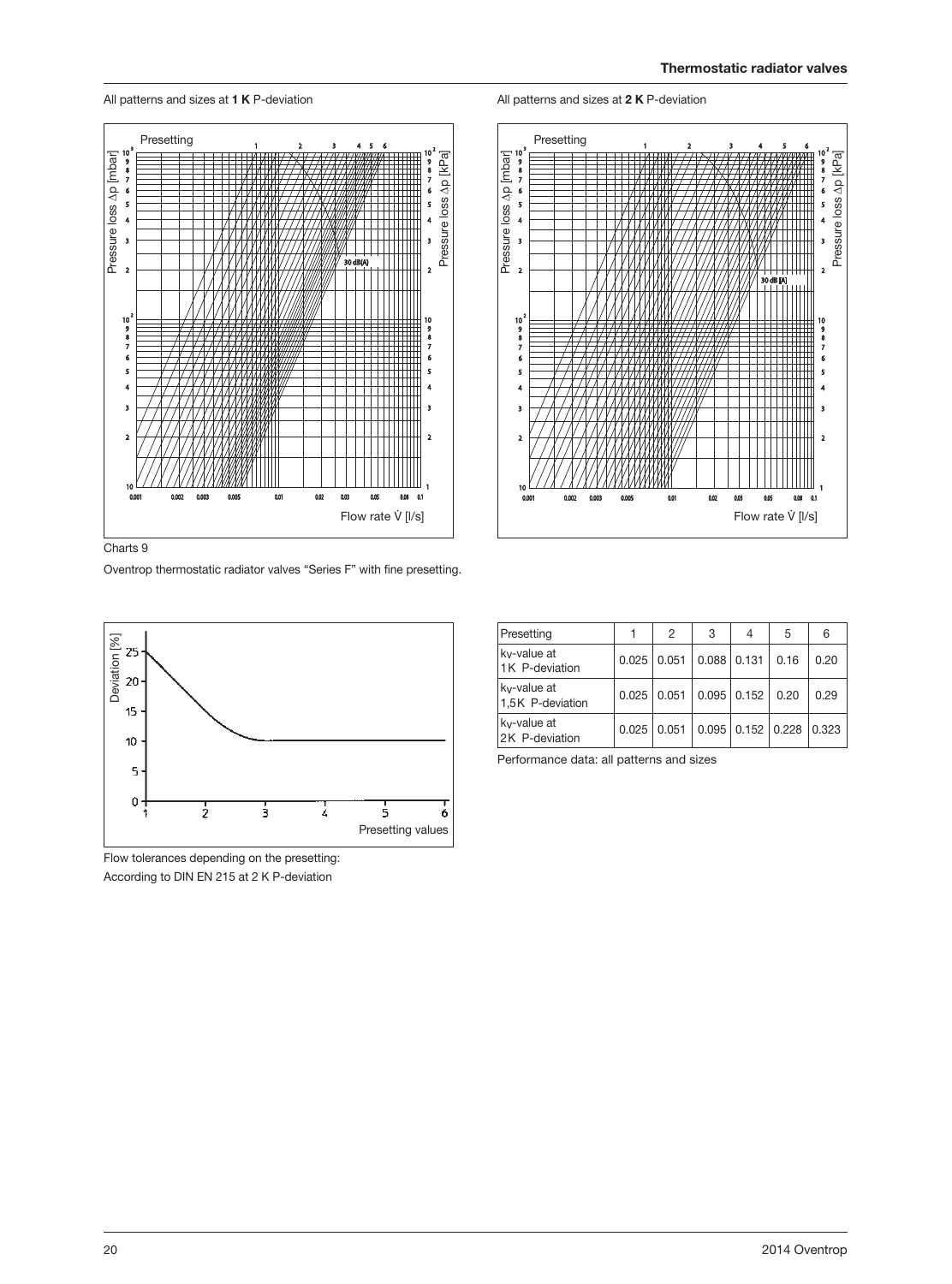

#### Chart 10

Oventrop thermostatic radiator valves "Series A, AV 9, AV 6, RF, ADV 6, RFV 6 and F": design ranges

Example:  $q_m = 120 \text{ kg/h}$ ,  $\Delta p = 30 \text{ mbar}$ .  $k_v = 0.7$  (read off flow chart). Valves of the "Series A" and "Series RF" can be used. Choice of valves see charts 1-6.

#### **Radiator valve design:**

Oventrop thermostatic radiator valves permit a "room-by-room" adaptation of the heat output by using:

- thermostatic radiator valves with presetting ("Series AV 6", "Series AV 9", "Series RFV 6", "Series ADV 6" with presetting and "Series F" with fine presetting)
- thermostatic radiator valves "Series A" and "Series RF" combined with presettable radiator lockshield valves "Combi 4", "Combi 3" and "Combi 2"

#### **Official approvals:**

Oventrop thermostatic radiator valves correspond to:

– the EN 215 standard ( $E$  KEYMARK tested and certified, reg.-no. 011-6T0002)

#### – BS 7556 standard

- In addition, the thermostatic radiator valves of the "Series F" correspond to:
- the directions of the Association for District Heating (AGFW, work sheet FW 507)
- the conditions of the company Esso (TA list)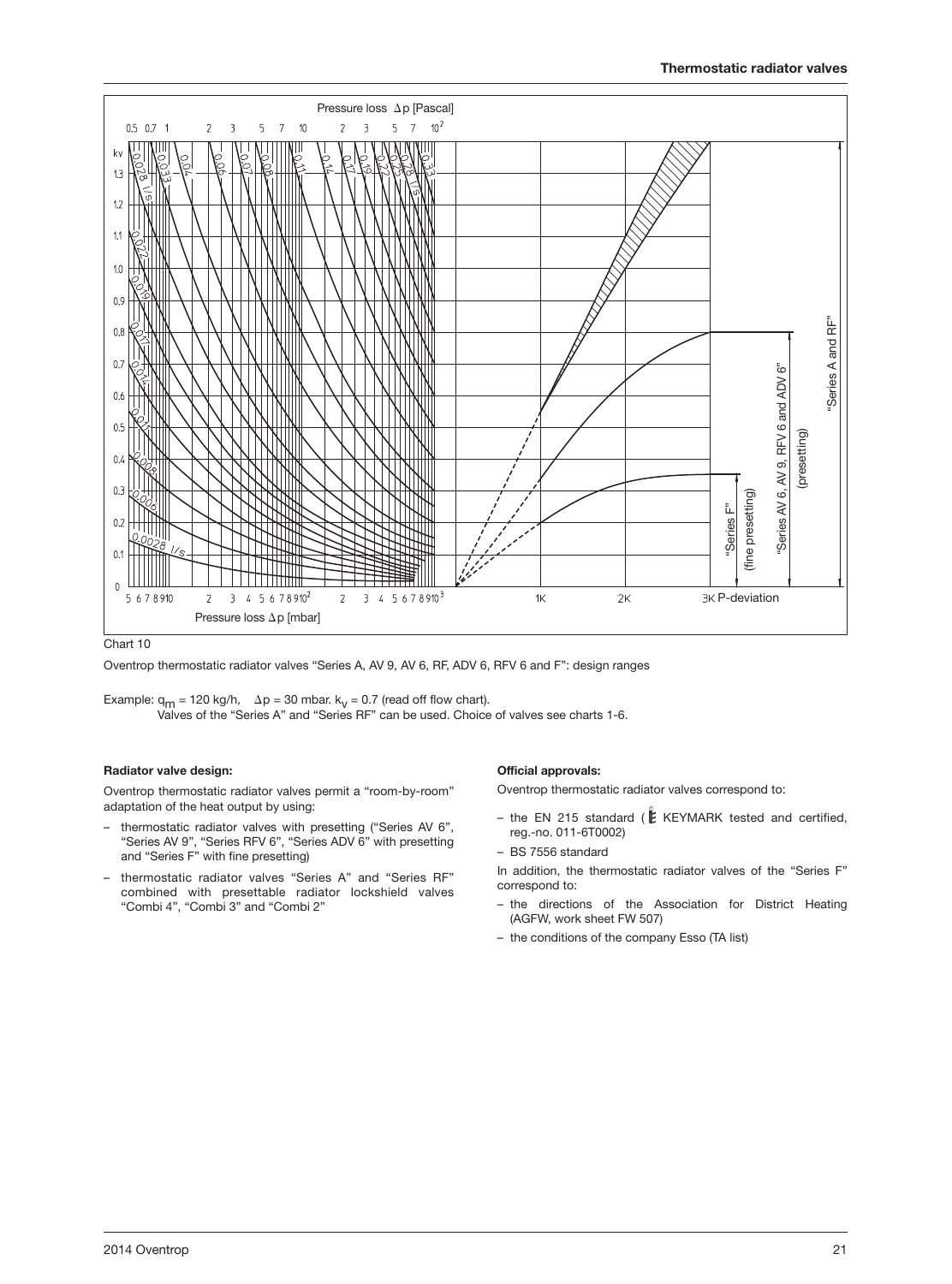

| P-deviation            | 2K   |      |      |      |      |  |
|------------------------|------|------|------|------|------|--|
| Turns of setting screw | 2    | 2.25 | 2.5  | 3.25 | 6    |  |
| $k_v$ -value           | 1.55 | 1.63 | 1.72 | 1.88 | 2.05 |  |
| Radiator share         | 20%  | 25%  | 30%  | 35%  | 40%  |  |

Chart 11

Oventrop one pipe radiator valve "Bypass-Combi Uno" with a distance between pipe centres of 50 mm (complete valve set) with valve "Series A", all patterns at 2 K P-deviation

#### **Valve design "Bypass-Combi Uno" with a distance between pipe centres of 50 mm**

Before leaving the factory, the distributor is adjusted to a radiator flow share of 35% at 2 K P-deviation. The presetting can be restored at any time by first turning the setting screw clockwise until stop and then turning it back anticlockwise by 3.25 turns.

The infinitely presettable bypass provides the optimum design of the heating system. There is a reciprocal relationship between the following three values:

| Radiator share |  |
|----------------|--|
|----------------|--|

- Radiator heat output
- Pressure loss

By fixing any of these three values, the other two are determined. To achieve optimum matching of radiator output and pressure loss (pump output), preference can often be given to establishing the lowest possible Δp pressure loss (low pump running costs).

#### **Valve design one pipe connection piece "Uno" with a distance between pipe centres of 35 mm**

The distributor is preset at works to a radiator flow share of 50 % at 2 K P-deviation (valves of the "Series A").

#### **Valve design "Tauch-Rohr" valves**

The valves have a fixed radiator flow share of 35 % at 2 K P-deviation.  $k_v$  value: 1.8

Even with the valves being closed, radiators in one pipe heating systems can become slightly warm due to the heat flow through the bypass.

#### **Valve design "TKM" system (one pipe)**

The valve is preset at works to a radiator flow share of 50% at 2 K P-deviation.  $k_v$  value = 1.5

#### **Resistances in equivalent lengths of pipe (meter)**

For "Tauch-Rohr" valve: Radiator share 35 %

| Radiator share      | kv   | Pipe length [m] |               |               |               |               |
|---------------------|------|-----------------|---------------|---------------|---------------|---------------|
|                     |      | $12 \times 1$   | $14 \times 1$ | $15 \times 1$ | $16 \times 1$ | $18 \times 1$ |
| 40%                 | 2.05 | 1.10            | 1.80          | 2.30          | 2.75          | 4.00          |
| 35%                 | 1.88 | 1.20            | 1.95          | 2.50          | 3.00          | 4.35          |
| 30%                 | 1.72 | 1.35            | 2.15          | 2.75          | 3.30          | 4.75          |
| 25%                 | 1.63 | 1.40            | 2.25          | 2.90          | 3.45          | 5.05          |
| 20%                 | 1.55 | 1.50            | 2.40          | 3.00          | 3.65          | 5.30          |
| $Coff$ at all pines |      |                 |               |               |               |               |

Soft steel pipe

| Radiator share | $k_{V}$ | Pipe length [m] |               |               |               |               |
|----------------|---------|-----------------|---------------|---------------|---------------|---------------|
|                |         | $12 \times 1$   | $14 \times 1$ | $15 \times 1$ | $16 \times 1$ | $18 \times 1$ |
| 40%            | 2.05    | 1.20            | 1.95          | 2.50          | 3.05          | 4.30          |
| 35%            | 1.88    | 1.35            | 2.10          | 2.70          | 3.30          | 4.70          |
| 30%            | 1.72    | 1.45            | 2.30          | 2.95          | 3.65          | 5.10          |
| 25%            | 1.63    | 1.55            | 2.40          | 3.15          | 3.85          | 5.40          |
| 20%            | 1.55    | 1.60            | 2.55          | 3.30          | 4.05          | 5.70          |

Copper pipe

\* Factory setting "Bypass-Combi Uno" / Fixed setting "Tauch-Rohr" valves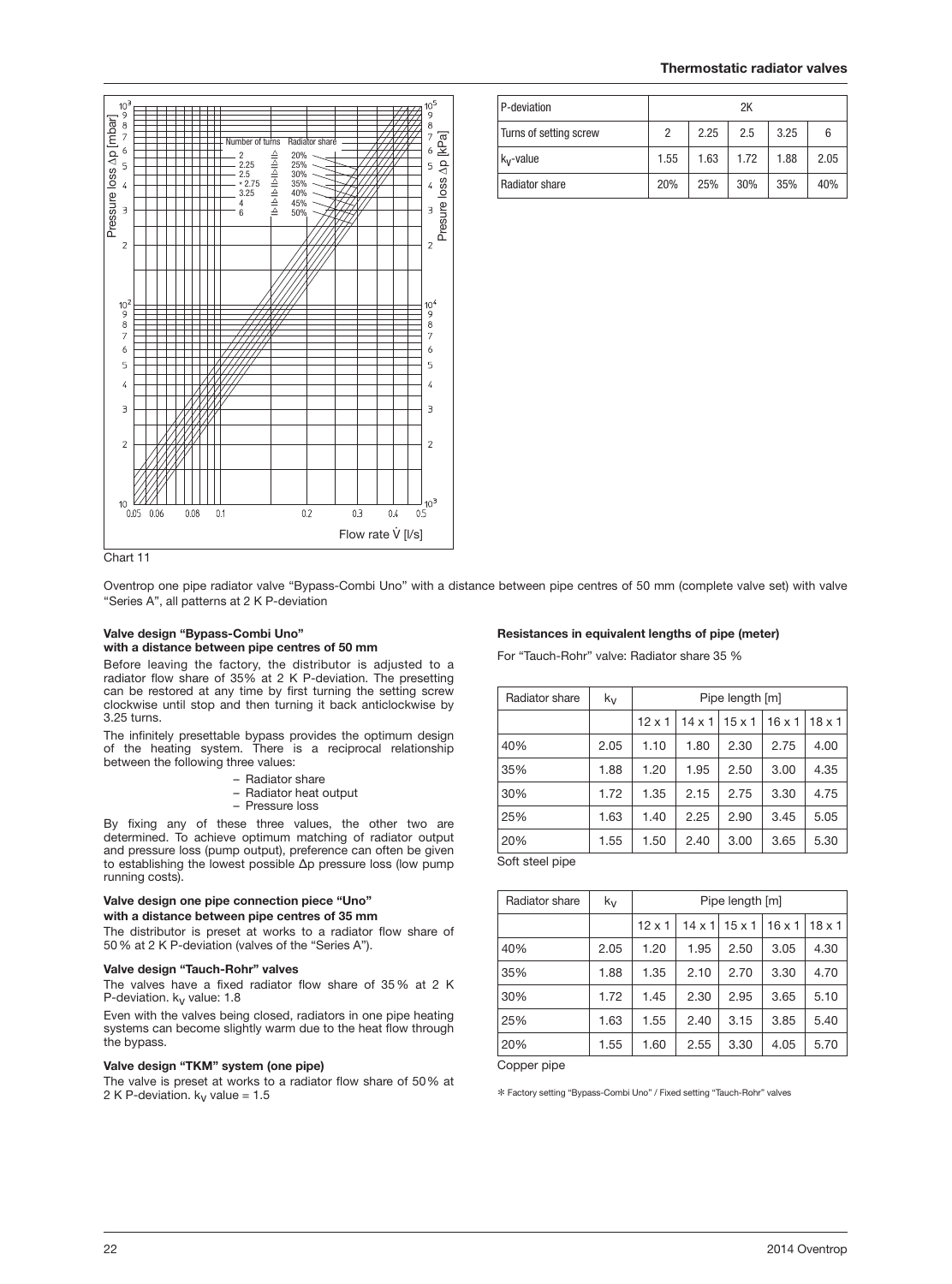

With fixed bypass without shut off

#### With infinitely adjustable bypass and shut off

Charts 12

| P-deviation           | 1 K | 1.5 K | 2 K  |
|-----------------------|-----|-------|------|
| $k_v$ -value          | 1.5 | 1.64  | 1.71 |
| <b>Radiator share</b> | 25% | 35%   | 50%  |

| Number of turns setting screw | $\sim$ 2               | 2.25 2.5                           | -3 |  |
|-------------------------------|------------------------|------------------------------------|----|--|
| $k_v$ -value                  |                        | $1.32$   1.42   1.53   1.64   1.71 |    |  |
| <b>Radiator share</b>         | $30\%$ 35% 40% 45% 50% |                                    |    |  |

Performance data

Performance data

\* Factory setting one pipe connection piece "Uno"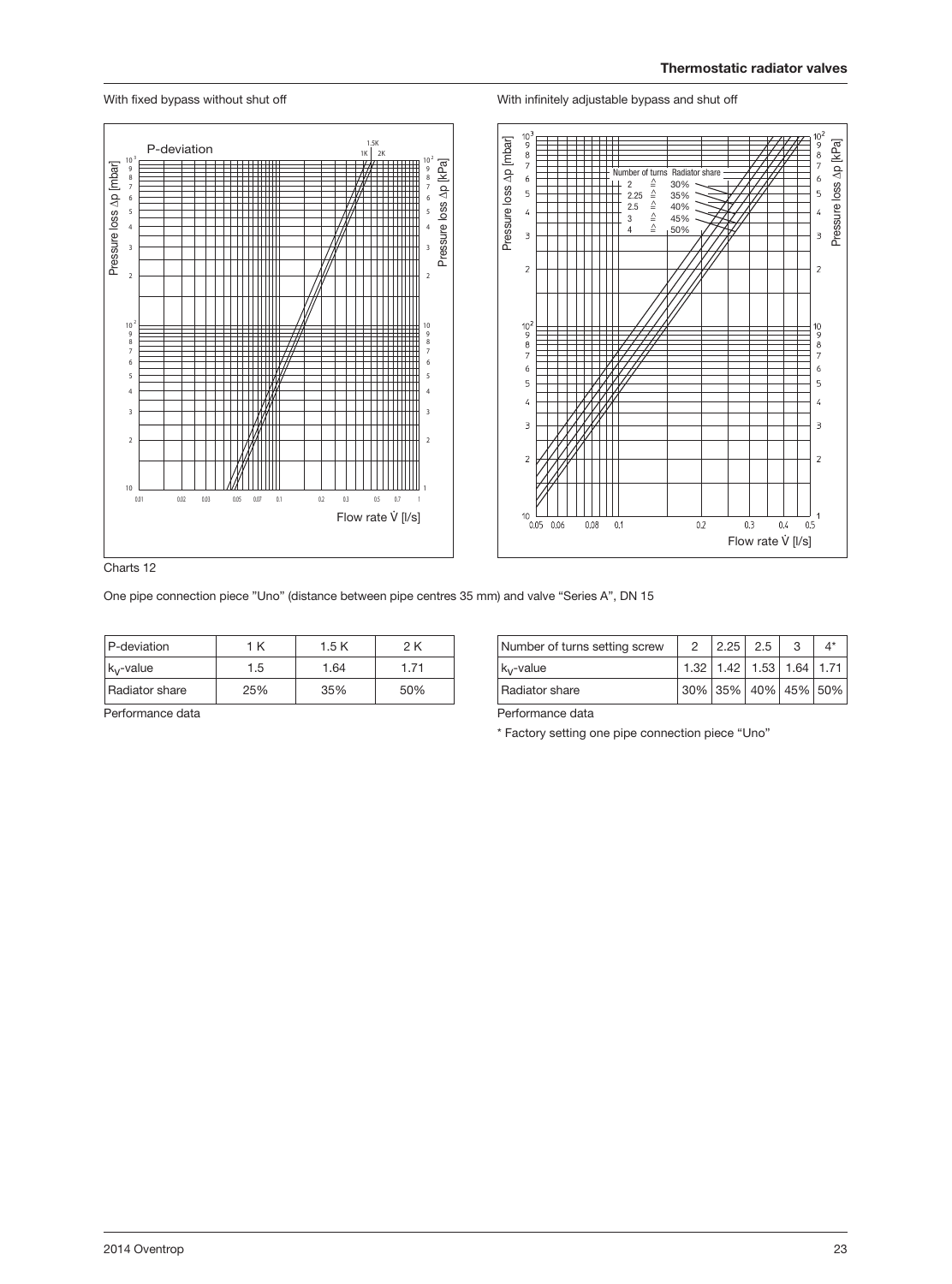

#### Charts 13

Two pipe connection piece "Duo" (distance between pipe centres 35 mm) and valve "Series A", DN 15

| P-deviation           | K | l.5  |  |
|-----------------------|---|------|--|
| k <sub>v</sub> -value |   | ).55 |  |

Performance data

24 2014 Oventrop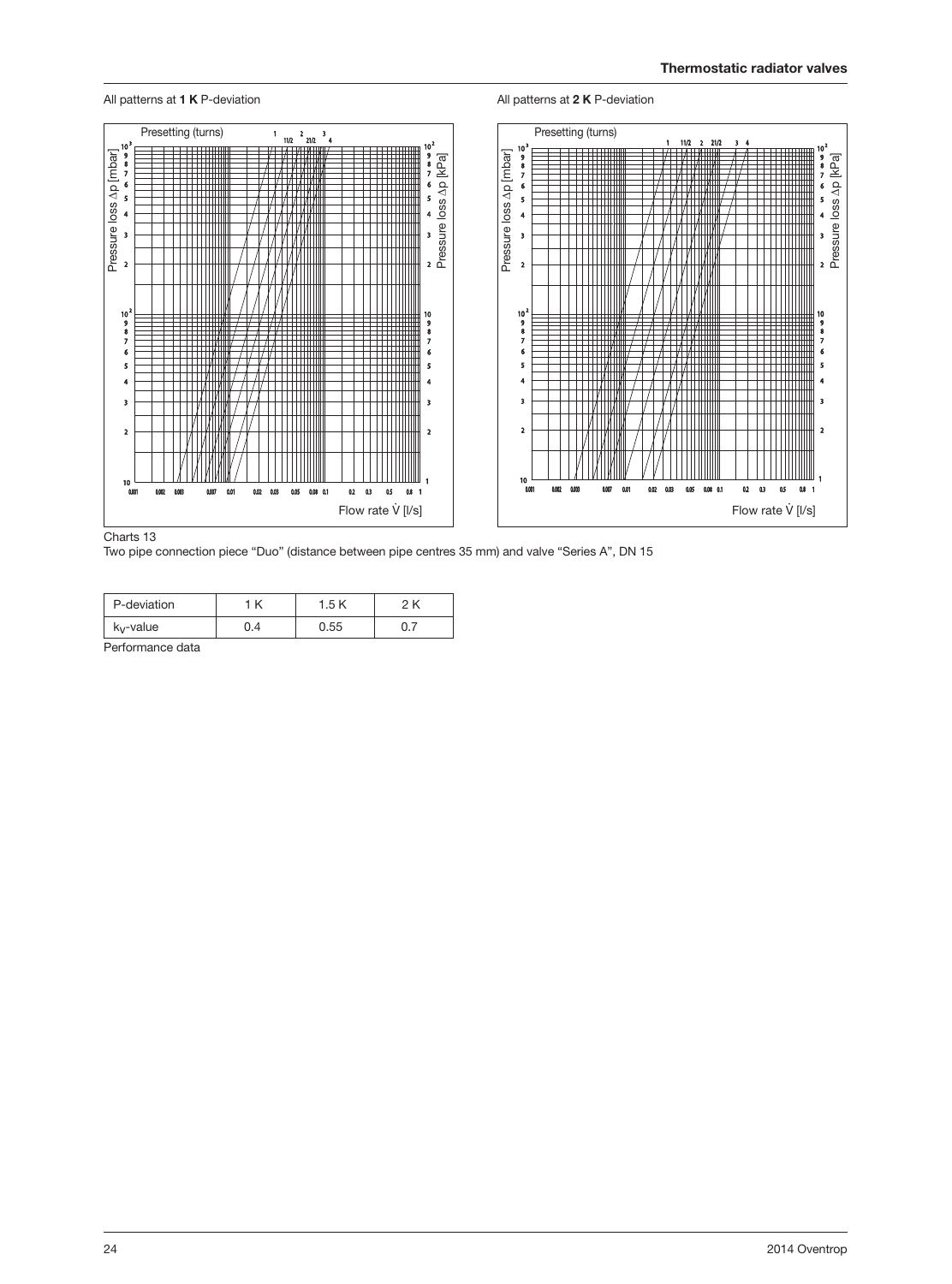![](_page_24_Figure_1.jpeg)

Chart 14

Oventrop "Bypass-Combi Duo"

Two pipe connection piece "Duo" with shut off (distance between pipe centres 50 mm)